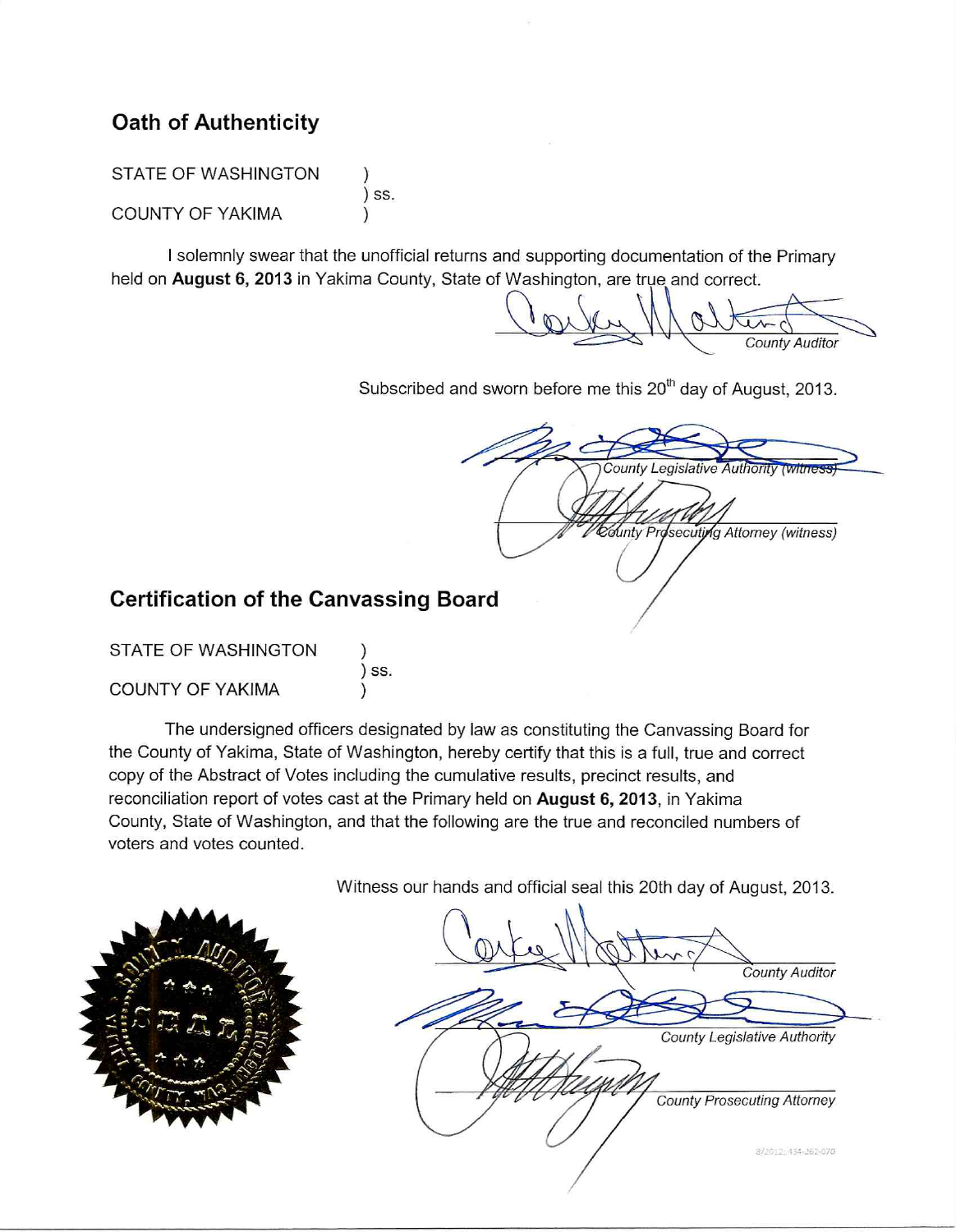| <b>Accepted</b><br>(equal to "Counted" as reported<br>in Overall Ballot Reconciliation) | <b>Rejected &amp; not counted</b> | <b>Category Discrepancy</b><br>(all ballots accounted for when<br>zero) |
|-----------------------------------------------------------------------------------------|-----------------------------------|-------------------------------------------------------------------------|
| 13,706                                                                                  | 73                                | O                                                                       |
| 28                                                                                      | 0                                 | $\mathbf 0$                                                             |
| 0                                                                                       | 0                                 | $\overline{0}$                                                          |
| $\overline{2}$                                                                          |                                   | $\overline{0}$                                                          |
|                                                                                         |                                   |                                                                         |
| 0                                                                                       | $\mathbf 0$                       | $\mathbf 0$                                                             |
| 13,676                                                                                  | 72                                | 0                                                                       |

| Of all ballots returned, how<br>many were generated through: |  |
|--------------------------------------------------------------|--|
| <b>MyBallot</b>                                              |  |
| Other online programs                                        |  |
| PDF originating from county                                  |  |
| n/a                                                          |  |

| <b>Reconciliation Form</b>                                                                                          |                                                   |                                                                                                                                         |                             |                                                                                                                                                               |                                   |                                          |
|---------------------------------------------------------------------------------------------------------------------|---------------------------------------------------|-----------------------------------------------------------------------------------------------------------------------------------------|-----------------------------|---------------------------------------------------------------------------------------------------------------------------------------------------------------|-----------------------------------|------------------------------------------|
| <b>County Name:</b>                                                                                                 | Yakima                                            |                                                                                                                                         |                             | <b>Report prepared by:</b>                                                                                                                                    | K Fisher; Elections Manager       |                                          |
| <b>Election Date:</b>                                                                                               | <b>August 6, 2013</b>                             |                                                                                                                                         |                             | <b>Contact number:</b>                                                                                                                                        | 509.574.1343                      |                                          |
|                                                                                                                     |                                                   |                                                                                                                                         |                             |                                                                                                                                                               |                                   |                                          |
| <b>Registered Voters</b>                                                                                            |                                                   |                                                                                                                                         |                             | <b>Overall Ballot</b>                                                                                                                                         | <b>Received</b>                   | 13,779                                   |
| <b>Active registered voters</b>                                                                                     | 53,907                                            |                                                                                                                                         |                             | <b>Reconciliation</b>                                                                                                                                         | <b>Counted</b>                    | 13,706                                   |
| <b>Inactive registered voters</b>                                                                                   | 3,196                                             |                                                                                                                                         |                             |                                                                                                                                                               | <b>Not Counted</b>                | 73                                       |
| <b>Credited voters</b>                                                                                              | 13,706                                            |                                                                                                                                         |                             | Report total ballots for the entire<br>election                                                                                                               | <b>Discrepancy</b>                | $\boldsymbol{0}$                         |
| $\bigcirc$ No<br>© Yes                                                                                              | Is the cell "Discrepancy" showing zero?           | If other than zero, attach an explanation of the process followed to account for the discrepancy.                                       |                             |                                                                                                                                                               |                                   |                                          |
| $\Box$ No<br>$\mathbf{e}_{\mathsf{Yes}}$                                                                            |                                                   | Does the number of "credited voters" equal the number of overall ballots reported as "counted?"                                         |                             | If not, attach an explanation of the discrepancies and/or the process followed to resolve the discrepancies per WAC 434-262-060, 434-262-070 and 434-262-100. |                                   |                                          |
|                                                                                                                     |                                                   |                                                                                                                                         |                             |                                                                                                                                                               |                                   |                                          |
| <b>Category Reconciliation</b> (detailed accounting of ballots reported above in the Overall Ballot Reconciliation) |                                                   |                                                                                                                                         |                             |                                                                                                                                                               |                                   |                                          |
|                                                                                                                     | <b>Issued</b>                                     | <b>Received</b>                                                                                                                         | <b>Ballots forwarded to</b> | Accepted                                                                                                                                                      | <b>Rejected &amp; not counted</b> | <b>Category Discrepancy</b>              |
|                                                                                                                     | (number of voters issued<br>ballots)              |                                                                                                                                         | <b>other counties</b>       | (equal to "Counted" as reported<br>in Overall Ballot Reconciliation)                                                                                          |                                   | (all ballots accounted for when<br>zero) |
|                                                                                                                     |                                                   |                                                                                                                                         |                             |                                                                                                                                                               |                                   |                                          |
| <b>Totals for all voters</b>                                                                                        | 54,002                                            | 13,779                                                                                                                                  |                             | 13,706                                                                                                                                                        | 73                                | $\boldsymbol{0}$                         |
| <b>UOCAVA</b>                                                                                                       | 394                                               | 28                                                                                                                                      | n/a                         | 28                                                                                                                                                            |                                   | $\overline{0}$                           |
| Federal write-in                                                                                                    | n/a                                               |                                                                                                                                         | n/a                         |                                                                                                                                                               |                                   | $\mathbf{0}$                             |
| Provisional (include provisional                                                                                    |                                                   |                                                                                                                                         |                             |                                                                                                                                                               |                                   |                                          |
| ballots from other counties)<br><b>DRES</b>                                                                         |                                                   |                                                                                                                                         |                             |                                                                                                                                                               |                                   | $\mathbf{0}$                             |
| (do not report ballots filled in with<br>Automarks)                                                                 |                                                   |                                                                                                                                         | n/a                         |                                                                                                                                                               |                                   | $\overline{0}$                           |
| All others not already reported in                                                                                  |                                                   |                                                                                                                                         |                             |                                                                                                                                                               |                                   |                                          |
| the categories above (including<br>regular ballots & ACP)                                                           | 53,605                                            | 13,748                                                                                                                                  |                             | 13,676                                                                                                                                                        | 72                                | $\mathbf{0}$                             |
| $^{\circ}$ No<br>© Yes                                                                                              |                                                   | Do totals under "Category Discrepancy" all calculate to zero?<br>If other than zero, attach an explanation of the category discrepancy. |                             |                                                                                                                                                               |                                   |                                          |
| $\Box$ No<br>© Yes                                                                                                  | If not, attach an explanation of the discrepancy. | Are the totals for all voters the same as reported in the Overall Ballot Reconciliation?                                                |                             |                                                                                                                                                               |                                   |                                          |
|                                                                                                                     |                                                   |                                                                                                                                         |                             |                                                                                                                                                               |                                   |                                          |
| Additional information requested by the Secretary of State. Please answer the questions below:                      |                                                   |                                                                                                                                         |                             |                                                                                                                                                               |                                   |                                          |
| For all returned ballots, how many were by:                                                                         |                                                   |                                                                                                                                         |                             | Of all ballots returned, how<br>many were generated through:                                                                                                  |                                   |                                          |
| Email                                                                                                               |                                                   |                                                                                                                                         |                             | MyBallot                                                                                                                                                      |                                   |                                          |
| Fax                                                                                                                 |                                                   |                                                                                                                                         |                             | Other online programs                                                                                                                                         |                                   |                                          |
|                                                                                                                     |                                                   |                                                                                                                                         |                             |                                                                                                                                                               |                                   |                                          |
| Deposited at staffed, unstaffed<br>deposit sites and at voting centers.                                             | 1,777                                             |                                                                                                                                         |                             | PDF originating from county                                                                                                                                   |                                   |                                          |
| AutoMarks: Please provide an estimate of the number of voters using the AutoMark in the box to the right.           |                                                   |                                                                                                                                         |                             | n/a                                                                                                                                                           |                                   |                                          |
|                                                                                                                     |                                                   |                                                                                                                                         |                             |                                                                                                                                                               |                                   |                                          |

| <b>Report prepared by:</b>                      | K Fisher; Elections Manager |        |
|-------------------------------------------------|-----------------------------|--------|
| <b>Contact number:</b>                          | 509.574.1343                |        |
|                                                 |                             |        |
| <b>Overall Ballot</b>                           | <b>Received</b>             | 13,779 |
| <b>Reconciliation</b>                           | <b>Counted</b>              | 13,706 |
|                                                 | <b>Not Counted</b>          | 73     |
| Report total ballots for the entire<br>election | <b>Discrepancy</b>          |        |

# **Drted as "counted?"**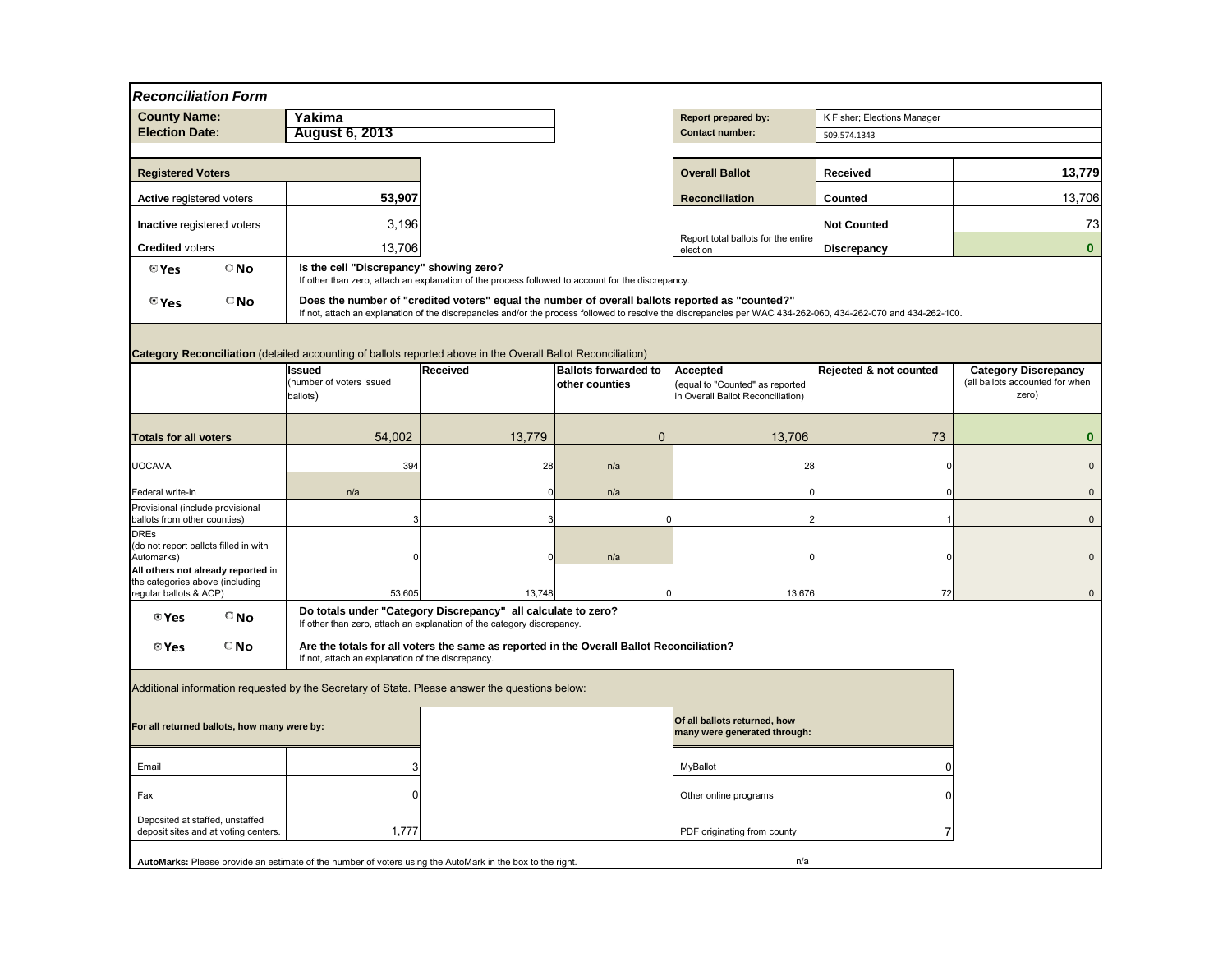# **Cumulative Report — Official Primary — Yakima County, Washington — August 06, 2013**

**Page 1 of 2**

#### **08/20/2013 08:14 AM**

|       | Total Number of Voters: 13,706 of 53,907 = 25.43%        |                     |                |                           |             |          |                  |              | Precincts Reporting 0 of |
|-------|----------------------------------------------------------|---------------------|----------------|---------------------------|-------------|----------|------------------|--------------|--------------------------|
| Party | Candidate                                                |                     |                | <b>Total Ballots Cast</b> | NΑ          |          |                  | <b>Total</b> |                          |
|       | City of Sunnyside; Council, District 1, Vote For 1       |                     |                |                           |             |          |                  |              |                          |
|       | Theresa Hancock                                          |                     | 60             | 48.78%                    | $\mathbf 0$ | 0.00%    | 60               | 48.78%       |                          |
|       | Robert V. Perales                                        |                     | 49             | 39.84%                    | $\mathbf 0$ | 0.00%    | 49               | 39.84%       |                          |
|       | Emanuel Santana Walle                                    |                     | 14             | 11.38%                    | $\pmb{0}$   | 0.00%    | 14               | 11.38%       |                          |
|       | Write-In                                                 |                     | $\mathbf 0$    | 0.00%                     | 0           | 0.00%    | 0                | 0.00%        |                          |
|       |                                                          | <b>Cast Votes:</b>  | 123            | 99.19%                    | 0           | 0.00%    | 123              | 99.19%       |                          |
|       |                                                          | Over Votes:         | $\mathbf{1}$   | 0.81%                     | 0           | 0.00%    | $\mathbf{1}$     | 0.81%        |                          |
|       |                                                          | <b>Under Votes:</b> | 0              | 0.00%                     | 0           | 0.00%    | 0                | $0.00\%$     |                          |
|       | City of Sunnyside; Council, District 3, Vote For 1       |                     |                |                           |             |          |                  |              |                          |
|       | Don (Donavon) Vlieger                                    |                     | 57             | 33.53%                    | $\mathbf 0$ | 0.00%    | 57               | 33.53%       |                          |
|       | Spencer E. Martin                                        |                     | 56             | 32.94%                    | $\mathbf 0$ | 0.00%    | 56               | 32.94%       |                          |
|       | Victor Ochoa                                             |                     | 56             | 32.94%                    | $\mathbf 0$ | 0.00%    | 56               | 32.94%       |                          |
|       | Write-In                                                 |                     | $\mathbf{1}$   | 0.59%                     | 0           | $0.00\%$ | $\mathbf{1}$     | 0.59%        |                          |
|       |                                                          | <b>Cast Votes:</b>  | 170            | 100.00%                   | 0           | 0.00%    |                  | 170 100.00%  |                          |
|       |                                                          | Over Votes:         | 0              | 0.00%                     | 0           | 0.00%    | 0                | $0.00\%$     |                          |
|       |                                                          | <b>Under Votes:</b> | $\mathbf 0$    | $0.00\%$                  | 0           | $0.00\%$ | $\mathbf 0$      | $0.00\%$     |                          |
|       | City of Yakima; Council, Position 5 At-Large, Vote For 1 |                     |                |                           |             |          |                  |              |                          |
|       | <b>Charles Noel</b>                                      |                     | 2,311          | 21.44%                    | 0           | 0.00%    | 2,311            | 21.44%       |                          |
|       | Isidro (Sid) Reynaga                                     |                     | 2,091          | 19.40%                    | $\mathbf 0$ | 0.00%    | 2,091            | 19.40%       |                          |
|       | Dave Ettl                                                |                     | 6,304          | 58.47%                    | $\mathbf 0$ | 0.00%    | 6,304            | 58.47%       |                          |
|       | Write-In                                                 |                     | 75             | 0.70%                     | $\mathbf 0$ | $0.00\%$ | 75               | 0.70%        |                          |
|       |                                                          | <b>Cast Votes:</b>  | 10,781         | 97.02%                    | 0           | 0.00%    | 10,781           | 97.02%       |                          |
|       |                                                          | <b>Over Votes:</b>  | 3              | 0.03%                     | 0           | 0.00%    | 3                | 0.03%        |                          |
|       |                                                          | <b>Under Votes:</b> | 328            | 2.95%                     | 0           | 0.00%    | 328              | 2.95%        |                          |
|       | City of Yakima; Council, Position 7 At-Large, Vote For 1 |                     |                |                           |             |          |                  |              |                          |
|       | <b>Bill Lover</b>                                        |                     | 5,517          | 50.88%                    | $\mathbf 0$ | $0.00\%$ | 5,517            | 50.88%       |                          |
|       | Enrique Jevons                                           |                     | 1,438          | 13.26%                    | $\mathbf 0$ | 0.00%    | 1,438            | 13.26%       |                          |
|       | Carole Folsom-Hill                                       |                     | 3,834          | 35.36%                    | 0           | 0.00%    | 3,834            | 35.36%       |                          |
|       | Write-In                                                 |                     | 55             | 0.51%                     | $\mathbf 0$ | 0.00%    | 55               | 0.51%        |                          |
|       |                                                          | <b>Cast Votes:</b>  | 10,844         | 97.59%                    | 0           | 0.00%    | 10,844           | 97.59%       |                          |
|       |                                                          | Over Votes:         | $\overline{2}$ | 0.02%                     | 0           | 0.00%    | $\boldsymbol{2}$ | 0.02%        |                          |
|       |                                                          | <b>Under Votes:</b> | 266            | 2.39%                     | 0           | 0.00%    | 266              | 2.39%        |                          |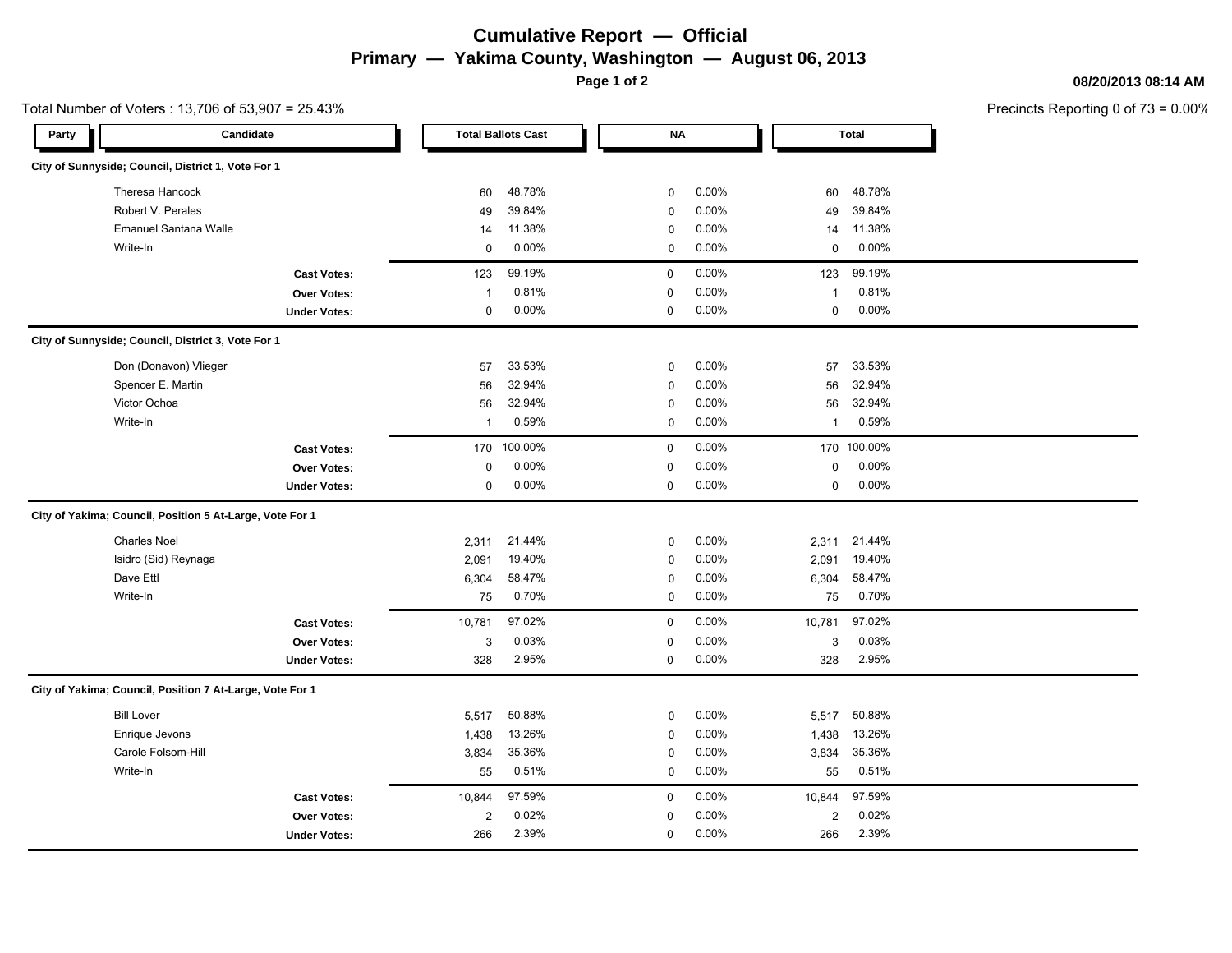# **Cumulative Report — Official Primary — Yakima County, Washington — August 06, 2013**

**Page 2 of 2**

**08/20/2013 08:14 AM**

| Total Number of Voters: 13,706 of 53,907 = 25.43% |                                                                      |                     |        |                           |             |          |        |              | Precincts Reporting 0 of |
|---------------------------------------------------|----------------------------------------------------------------------|---------------------|--------|---------------------------|-------------|----------|--------|--------------|--------------------------|
| Party                                             |                                                                      | Candidate           |        | <b>Total Ballots Cast</b> | <b>NA</b>   |          |        | <b>Total</b> |                          |
|                                                   | City of Yakima Proposition No. 1 Amendment to Charter, Vote For 1    |                     |        |                           |             |          |        |              |                          |
|                                                   | Yes                                                                  |                     | 7,781  | 72.39%                    | 0           | 0.00%    | 7,781  | 72.39%       |                          |
|                                                   | No                                                                   |                     | 2,967  | 27.61%                    | 0           | 0.00%    | 2,967  | 27.61%       |                          |
|                                                   |                                                                      | <b>Cast Votes:</b>  | 10,748 | 96.72%                    | 0           | $0.00\%$ | 10,748 | 96.72%       |                          |
|                                                   |                                                                      | Over Votes:         |        | 0.01%                     | 0           | 0.00%    |        | 0.01%        |                          |
|                                                   |                                                                      | <b>Under Votes:</b> | 363    | 3.27%                     | $\mathbf 0$ | 0.00%    | 363    | 3.27%        |                          |
|                                                   | Toppenish School District No. 202; Director, District 3, Vote For 1  |                     |        |                           |             |          |        |              |                          |
|                                                   | <b>Richard Lommers</b>                                               |                     | 441    | 60.41%                    | 0           | $0.00\%$ | 441    | 60.41%       |                          |
|                                                   | Vivian DeLaRosa                                                      |                     | 121    | 16.58%                    | 0           | 0.00%    | 121    | 16.58%       |                          |
|                                                   | Aurora Vela Sandoval                                                 |                     | 165    | 22.60%                    | 0           | $0.00\%$ | 165    | 22.60%       |                          |
|                                                   | Write-In                                                             |                     | 3      | 0.41%                     | 0           | $0.00\%$ | 3      | 0.41%        |                          |
|                                                   |                                                                      | <b>Cast Votes:</b>  | 730    | 99.73%                    | $\mathbf 0$ | $0.00\%$ | 730    | 99.73%       |                          |
|                                                   |                                                                      | Over Votes:         |        | 0.14%                     | $\mathbf 0$ | 0.00%    |        | 0.14%        |                          |
|                                                   |                                                                      | <b>Under Votes:</b> |        | 0.14%                     | 0           | 0.00%    |        | 0.14%        |                          |
|                                                   | Fire Protection District No. 2; Commissioner, Position 2, Vote For 1 |                     |        |                           |             |          |        |              |                          |
|                                                   | Ron Johnson                                                          |                     | 446    | 28.50%                    | 0           | $0.00\%$ | 446    | 28.50%       |                          |
|                                                   | Rex G. Reed                                                          |                     | 322    | 20.58%                    | 0           | 0.00%    | 322    | 20.58%       |                          |
|                                                   | Ken Pendleton                                                        |                     | 781    | 49.90%                    | 0           | 0.00%    | 781    | 49.90%       |                          |
|                                                   | Write-In                                                             |                     | 16     | 1.02%                     | 0           | $0.00\%$ | 16     | 1.02%        |                          |
|                                                   |                                                                      | <b>Cast Votes:</b>  | 1,565  | 99.81%                    | $\mathbf 0$ | 0.00%    | 1,565  | 99.81%       |                          |
|                                                   |                                                                      | <b>Over Votes:</b>  |        | 0.06%                     | 0           | $0.00\%$ |        | 0.06%        |                          |
|                                                   |                                                                      | <b>Under Votes:</b> | 2      | 0.13%                     | $\mathbf 0$ | 0.00%    | 2      | 0.13%        |                          |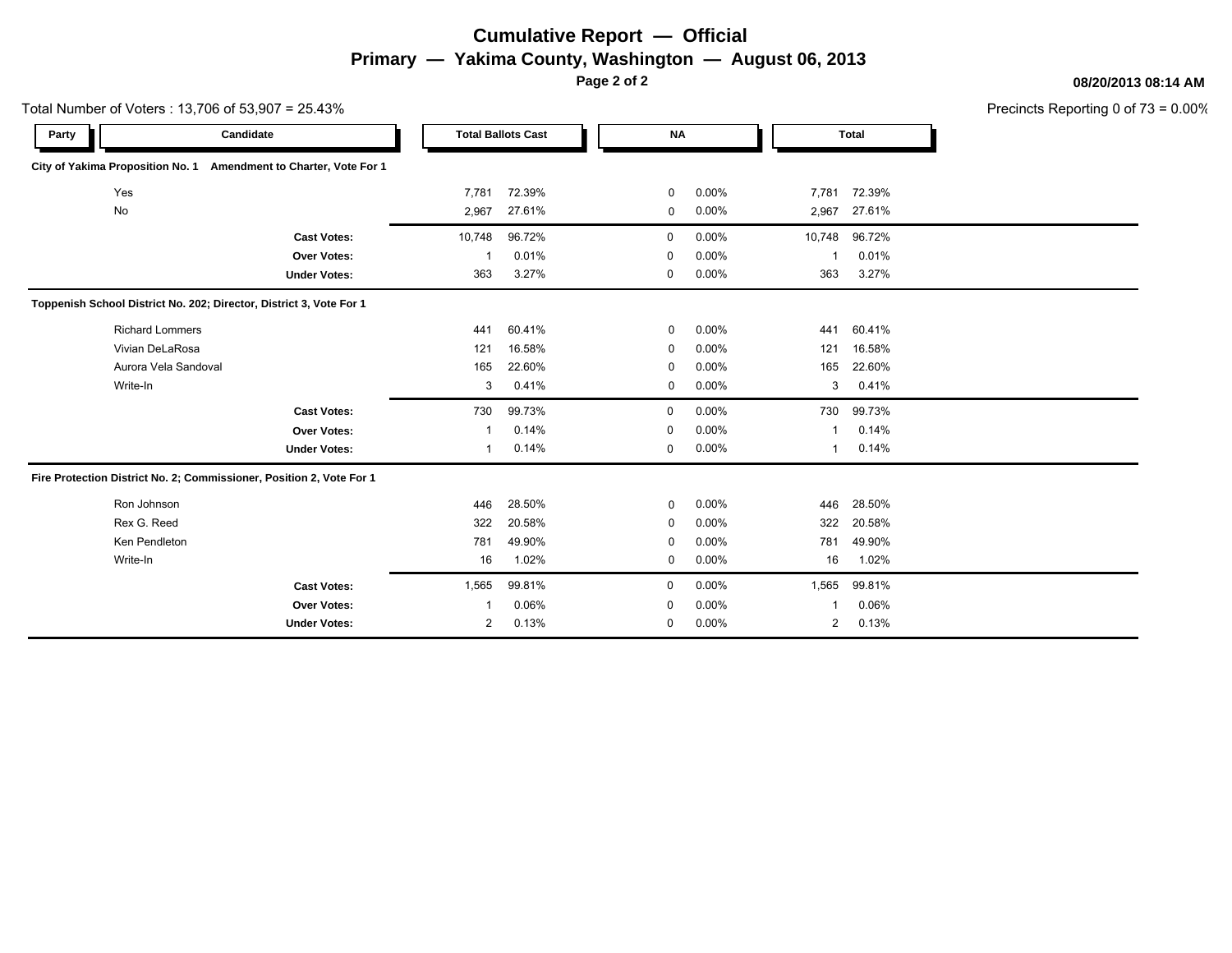#### **Primary — Yakima County, Washington — August 06, 2013**

**Page 1 of 10 08/20/2013 08:13 AM**

L.

Total Number of Voters : 13,706 of 53,907 = 25.43% Precincts Reporting 0 of 73 = 0.00%

 $\Gamma$ 

|                 |                                          |                                 |                             |                    |          | <b>City of Sunnyside; Council, District 1</b> |                                                |   |                 |          |
|-----------------|------------------------------------------|---------------------------------|-----------------------------|--------------------|----------|-----------------------------------------------|------------------------------------------------|---|-----------------|----------|
| <b>Precinct</b> | <b>By Mail</b><br><b>Ballots</b><br>Cast | Total<br><b>Ballots</b><br>Cast | Registered<br><b>Voters</b> | Percent<br>Turnout | 舌<br>Е   | n<br>₾<br>œ                                   | ౨<br>$\overline{\mathbf{c}}$<br>ш<br><b>SO</b> | s | tals<br>$\circ$ |          |
| 1708            | 124                                      | 124                             | 826                         | 15.01%             | 60       | 49                                            | 14                                             |   | 123<br>$\Omega$ |          |
| Provisional     | $\Omega$                                 | 0                               |                             | 00.00%             | $\Omega$ | $\Omega$                                      | $\mathbf{0}$                                   |   | $\Omega$        | $\Omega$ |
| <b>Totals</b>   | 124                                      | 124                             | 826                         |                    | 60       | 49                                            | 14                                             |   | $\mathbf{0}$    | 123      |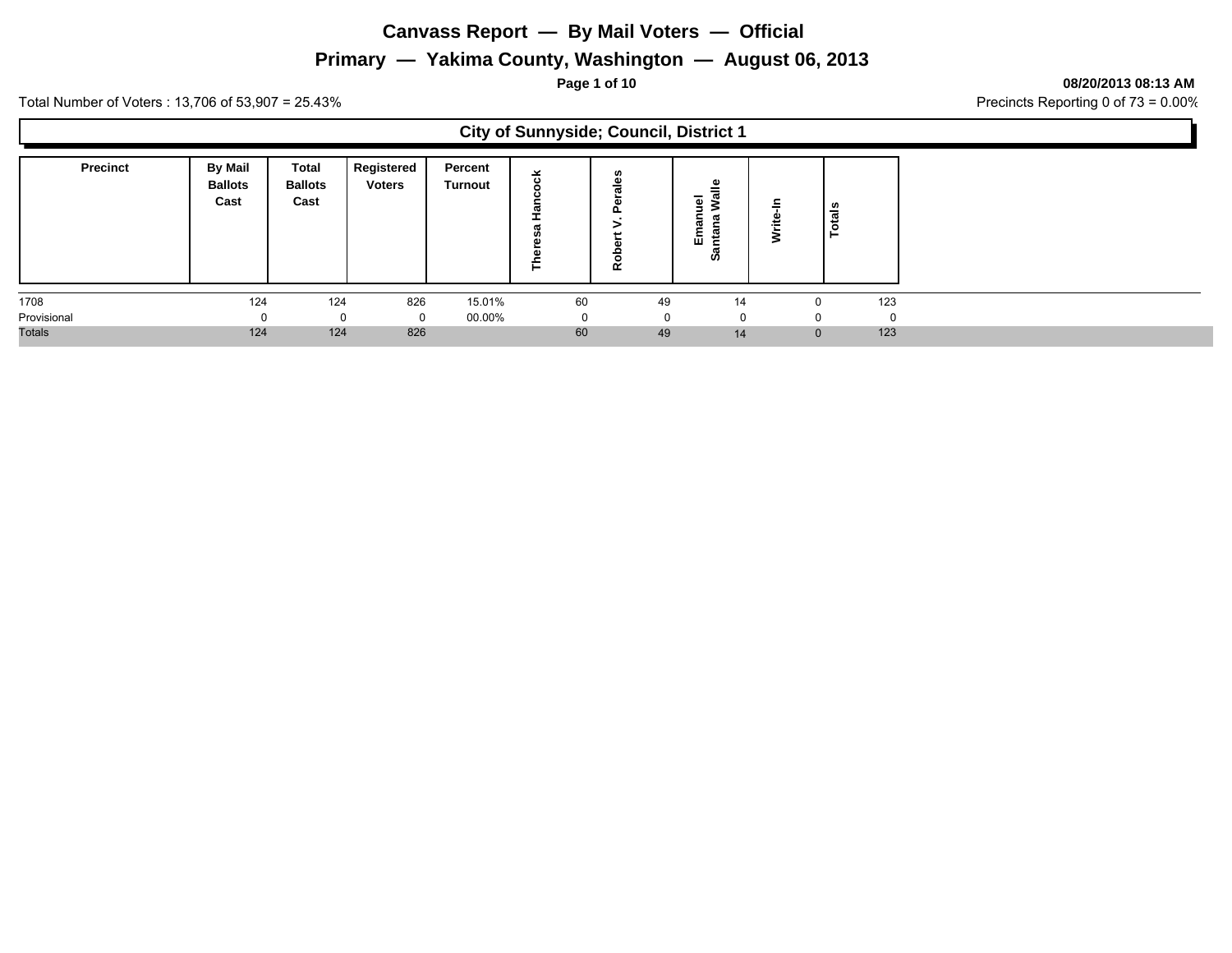#### **Primary — Yakima County, Washington — August 06, 2013**

**Page 2 of 10 08/20/2013 08:13 AM**

Total Number of Voters : 13,706 of 53,907 = 25.43% Precincts Reporting 0 of 73 = 0.00%

 $\Gamma$ 

|                 |                                   |                                 |                             |                    | <b>City of Sunnyside; Council, District 3</b> |          |                       |           |
|-----------------|-----------------------------------|---------------------------------|-----------------------------|--------------------|-----------------------------------------------|----------|-----------------------|-----------|
| <b>Precinct</b> | By Mail<br><b>Ballots</b><br>Cast | Total<br><b>Ballots</b><br>Cast | Registered<br><b>Voters</b> | Percent<br>Turnout | ε<br>ರಾ<br>۰<br>$e_{\bar{z}}$<br>۵            | ш<br>ഗ   | ී<br>৳<br>O<br>Victor | tais<br>c |
| 1701            | 170                               | 170                             | 887                         | 19.17%             | 57                                            | 56       | 56                    | 170       |
| Provisional     | ŋ                                 |                                 |                             | 00.00%             | 0                                             | $\Omega$ |                       | $\Omega$  |
| <b>Totals</b>   | 170                               | 170                             | 887                         |                    | 57                                            | 56       | 56                    | 170       |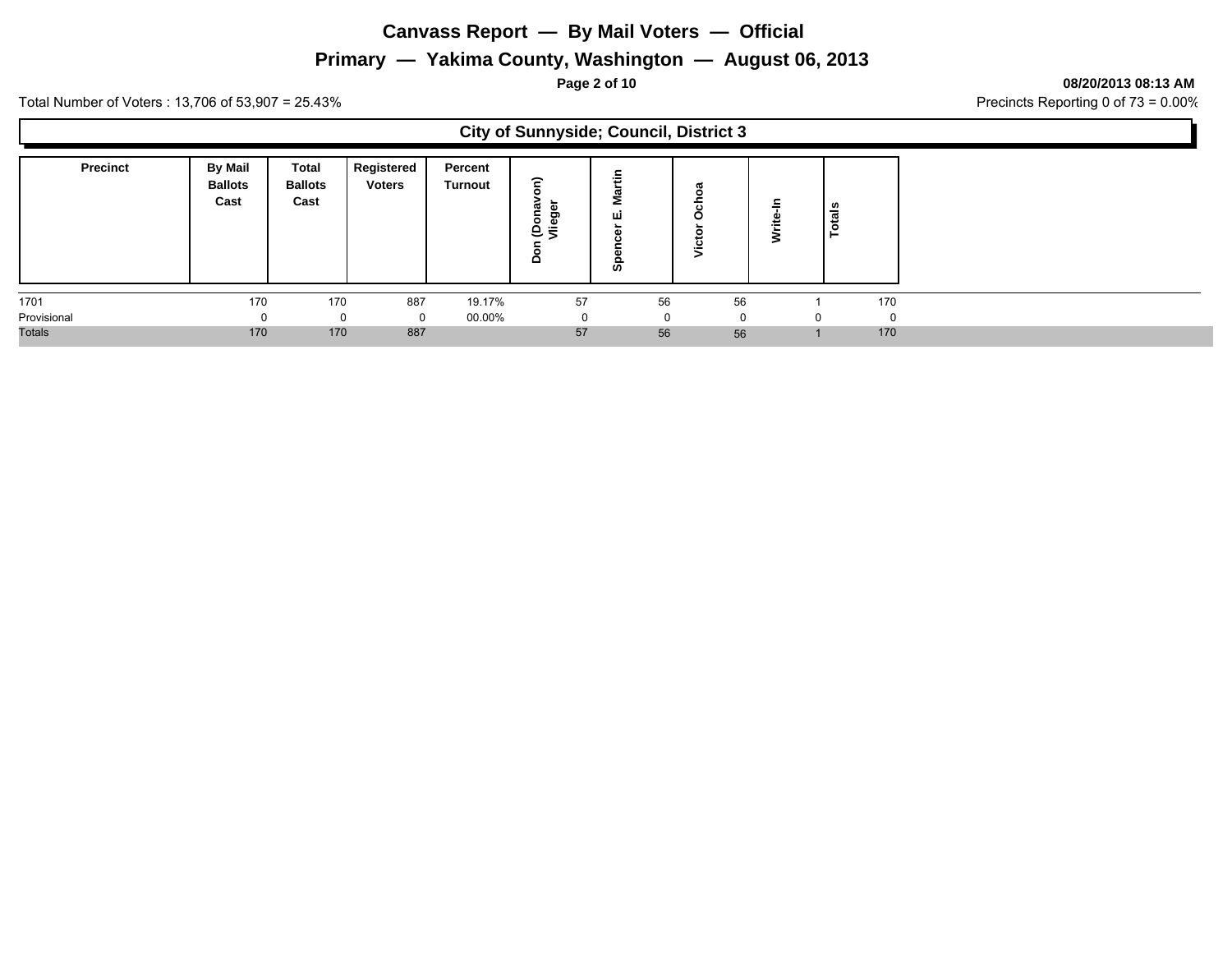#### **Primary — Yakima County, Washington — August 06, 2013**

**Page 3 of 10 08/20/2013 08:13 AM**

Total Number of Voters : 13,706 of 53,907 = 25.43% Precincts Reporting 0 of 73 = 0.00%

#### **City of Yakima; Council, Position 5 At-Large**

| <b>Precinct</b> | <b>By Mail</b><br><b>Ballots</b><br>Cast | <b>Total</b><br><b>Ballots</b><br>Cast | Registered<br><b>Voters</b> | Percent<br><b>Turnout</b> |                     |                         |           |                |               |  |
|-----------------|------------------------------------------|----------------------------------------|-----------------------------|---------------------------|---------------------|-------------------------|-----------|----------------|---------------|--|
|                 |                                          |                                        |                             |                           | <b>Charles Noel</b> | Isidro (Sid)<br>Reynaga | Dave Ettl | Write-In       | <b>Totals</b> |  |
| 0101            | 113                                      | 113                                    | 486                         | 23.25%                    | 28                  | 27                      | 50        | $\mathbf{3}$   | 108           |  |
| 0103            | 115                                      | 115                                    | 711                         | 16.17%                    | $42\,$              | 23                      | 49        | $\pmb{0}$      | 114           |  |
| 0104            | 129                                      | 129                                    | 829                         | 15.56%                    | 32                  | 39                      | 55        | $\overline{2}$ | 128           |  |
| 0110            | 134                                      | 134                                    | 705                         | 19.01%                    | 32                  | 27                      | 68        | $\mathbf{1}$   | 128           |  |
| 0111            | 172                                      | 172                                    | 583                         | 29.50%                    | 35                  | 29                      | 99        | $\overline{2}$ | 165           |  |
| 0113            | 112                                      | 112                                    | 852                         | 13.15%                    | 26                  | 35                      | 50        | $\mathbf 0$    | 111           |  |
| 0116            | 313                                      | 313                                    | 943                         | 33.19%                    | 52                  | 88                      | 157       | $\overline{2}$ | 299           |  |
| 0118            | 104                                      | 104                                    | 451                         | 23.06%                    | 24                  | 25                      | 54        | $\mathsf 0$    | 103           |  |
| 0120            | 133                                      | 133                                    | 991                         | 13.42%                    | $26\,$              | 45                      | 53        | $\overline{4}$ | 128           |  |
| 0124            | 66                                       | 66                                     | 453                         | 14.57%                    | 16                  | 16                      | 34        | $\mathbf 0$    | 66            |  |
| 0126            | 110                                      | 110                                    | 758                         | 14.51%                    | $16\,$              | 49                      | 41        | $\mathbf 0$    | 106           |  |
| 0127            | 178                                      | 178                                    | 933                         | 19.08%                    | 45                  | 48                      | 81        | $\overline{2}$ | 176           |  |
| 0129            | 115                                      | 115                                    | 628                         | 18.31%                    | 26                  | 31                      | 58        | $\pmb{0}$      | 115           |  |
| 0130            | 131                                      | 131                                    | 515                         | 25.44%                    | 28                  | 31                      | 63        | $\mathsf 0$    | 122           |  |
| 0131            | 192                                      | 192                                    | 705                         | 27.23%                    | 37                  | 46                      | 101       | $\mathsf 0$    | 184           |  |
| 0132            | 204                                      | 204                                    | 719                         | 28.37%                    | 31                  | 42                      | 121       | $\mathsf 0$    | 194           |  |
| 0133            | 355                                      | 355                                    | 1273                        | 27.89%                    | 60                  | 93                      | 182       | 9              | 344           |  |
| 0134            | 497                                      | 497                                    | 1403                        | 35.42%                    | 76                  | 92                      | 307       | $\sqrt{5}$     | 480           |  |
| 0138            | 405                                      | 405                                    | 1042                        | 38.87%                    | 82                  | 77                      | 228       | 6              | 393           |  |
| 0139            | 366                                      | 366                                    | 978                         | 37.42%                    | 78                  | 49                      | 227       | $\mathbf{1}$   | 355           |  |
| 0140            | 129                                      | 129                                    | 741                         | 17.41%                    | 22                  | 35                      | 68        | $\overline{2}$ | 127           |  |
| 0142            | 318                                      | 318                                    | 1229                        | 25.87%                    | 88                  | 45                      | 178       | 5              | 316           |  |
| 0150            | 117                                      | 117                                    | 697                         | 16.79%                    | 27                  | 24                      | 60        | $\mathbf 0$    | 111           |  |
| 0153            | 191                                      | 191                                    | 629                         | 30.37%                    | 49                  | 35                      | 104       | $\pmb{0}$      | 188           |  |
| 0154            | 231                                      | 231                                    | 1130                        | 20.44%                    | 46                  | 41                      | 133       | $\overline{4}$ | 224           |  |
| 0155            | 264                                      | 264                                    | 872                         | 30.28%                    | 56                  | 47                      | 157       | $\mathbf{1}$   | 261           |  |
| 0156            | 122                                      | 122                                    | 631                         | 19.33%                    | $30\,$              | 20                      | 70        | $\pmb{0}$      | 120           |  |
| 0158            | 107                                      | 107                                    | 670                         | 15.97%                    | 36                  | 11                      | 57        | $\pmb{0}$      | 104           |  |
| 0162            | 157                                      | 157                                    | 669                         | 23.47%                    | 38                  | 28                      | 86        | $\mathbf{3}$   | 155           |  |
| 0163            | 353                                      | 353                                    | 815                         | 43.31%                    | 76                  | 51                      | 210       | $\mathbf{1}$   | 338           |  |
| 0167            | 391                                      | 391                                    | 898                         | 43.54%                    | 69                  | 66                      | 238       | $\sqrt{3}$     | 376           |  |
| 0168            | 322                                      | 322                                    | 793                         | 40.61%                    | 57                  | 57                      | 196       | $\mathbf{1}$   | 311           |  |
| 0169            | 401                                      | 401                                    | 946                         | 42.39%                    | 63                  | 89                      | 239       | $\pmb{0}$      | 391           |  |
| 0170            | 210                                      | 210                                    | 682                         | 30.79%                    | 36                  | 54                      | 112       | 3              | 205           |  |
| 0173            | 190                                      | 190                                    | 704                         | 26.99%                    | 40                  | 21                      | 123       | $\mathsf 0$    | 184           |  |
| 0175            | 142                                      | 142                                    | 428                         | 33.18%                    | $\overline{36}$     | 23                      | 82        | $\mathsf 0$    | 141           |  |
| 0177            | 311                                      | 311                                    | 1034                        | 30.08%                    | 61                  | 48                      | 195       | $\mathbf{1}$   | 305           |  |
| 0179            | 334                                      | 334                                    | 921                         | 36.26%                    | 74                  | 52                      | 190       | $\overline{1}$ | 317           |  |
| 0180            | 174                                      | 174                                    | 532                         | 32.71%                    | 40                  | 26                      | 104       | $\mathbf 0$    | 170           |  |
| 0181            | 353                                      | 353                                    | 917                         | 38.50%                    | 84                  | 34                      | 228       | $\mathbf 0$    | 346           |  |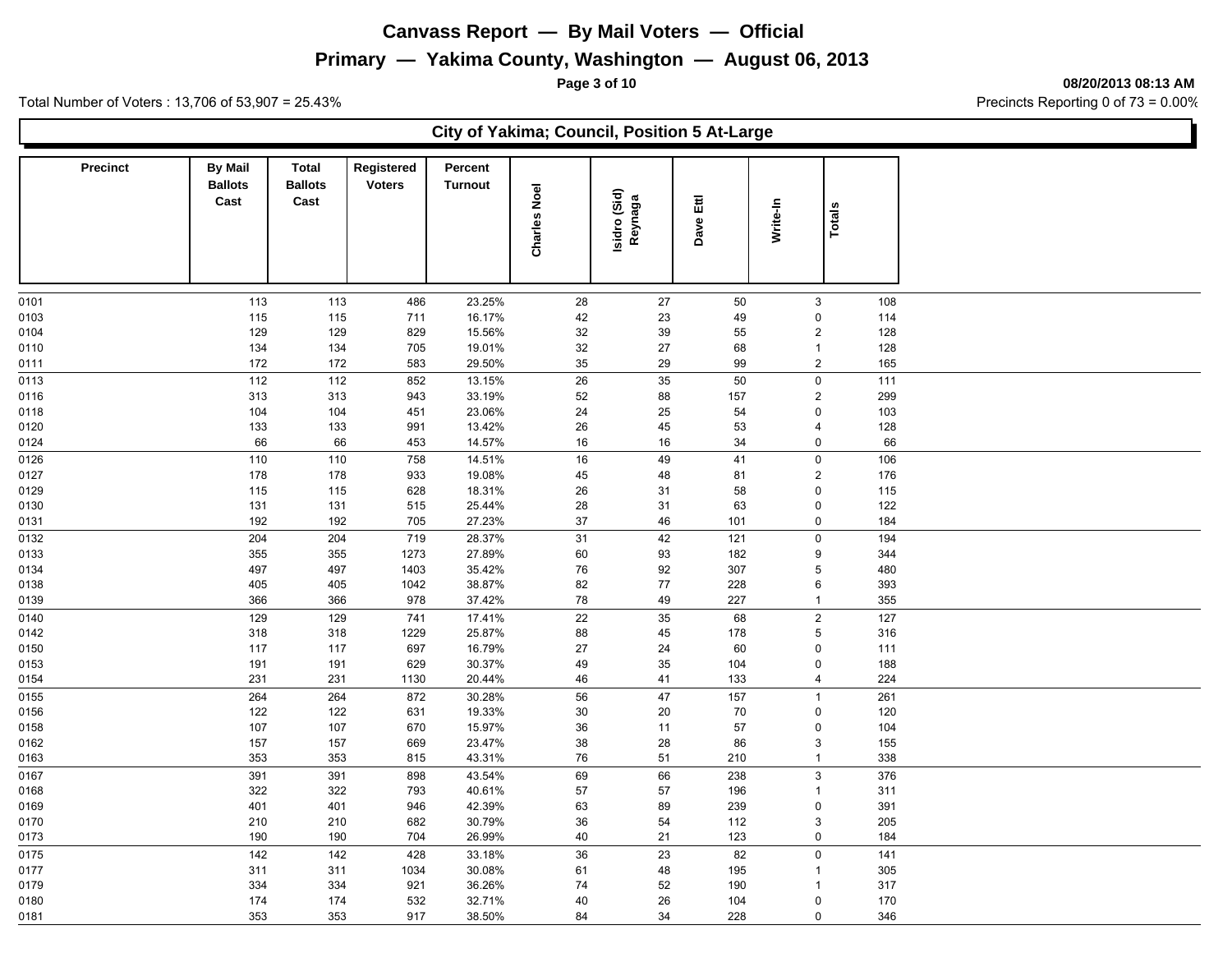### **Primary — Yakima County, Washington — August 06, 2013**

**Page 4 of 10 08/20/2013 08:13 AM**

Total Number of Voters : 13,706 of 53,907 = 25.43% Precincts Reporting 0 of 73 = 0.00%

#### **City of Yakima; Council, Position 5 At-Large**

| <b>Precinct</b> | <b>By Mail</b><br><b>Ballots</b><br>Cast | Total<br><b>Ballots</b><br>Cast | Registered<br><b>Voters</b> | Percent<br><b>Turnout</b> | Noel<br>Charles | (Sid)<br>aga<br>Reyna<br>Isidro | 됪<br>ω<br>ᢐ<br>$\Omega$ | ÷<br>Write     | Totals   |
|-----------------|------------------------------------------|---------------------------------|-----------------------------|---------------------------|-----------------|---------------------------------|-------------------------|----------------|----------|
| 0182            | 429                                      | 429                             | 1254                        | 34.21%                    | 100             | 58                              | 257                     |                | 419      |
| 0183            | 236                                      | 236                             | 683                         | 34.55%                    | 45              | 50                              | 133                     |                | 229      |
| 0184            | 203                                      | 203                             | 926                         | 21.92%                    | 53              | 28                              | 120                     | $\mathbf 0$    | 201      |
| 0185            | 255                                      | 255                             | 857                         | 29.75%                    | 47              | 50                              | 141                     | $\mathbf 0$    | 238      |
| 0186            | 349                                      | 349                             | 1406                        | 24.82%                    | 61              | 52                              | 227                     | 4              | 344      |
| 0187            | 240                                      | 240                             | 801                         | 29.96%                    | 48              | 27                              | 155                     |                | 231      |
| 0188            | 287                                      | 287                             | 1012                        | 28.36%                    | 62              | 45                              | 169                     | $\overline{2}$ | 278      |
| 0189            | 196                                      | 196                             | 663                         | 29.56%                    | 40              | 34                              | 110                     |                | 185      |
| 0190            | 156                                      | 156                             | 528                         | 29.55%                    | 35              | 28                              | 84                      | $\mathbf 0$    | 147      |
| Provisional     | 0                                        | 0                               | $\mathbf 0$                 | 00.00%                    |                 | 0                               | 0                       | $\mathbf 0$    | $\Omega$ |
| <b>Totals</b>   | 11112                                    | 11112                           | 40026                       |                           | 2311            | 2091                            | 6304                    | 75             | 10781    |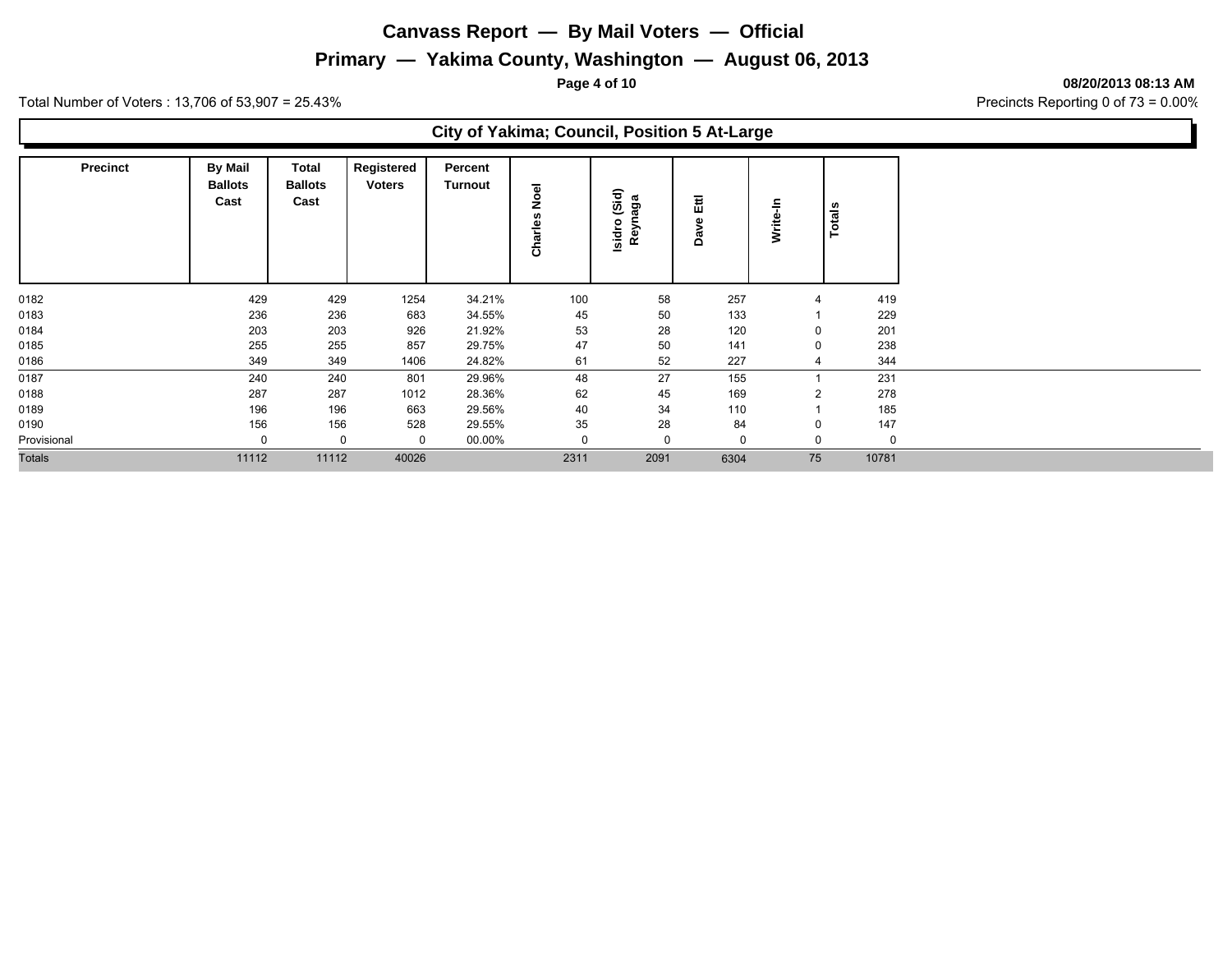#### **Primary — Yakima County, Washington — August 06, 2013**

**Page 5 of 10 08/20/2013 08:13 AM**

Total Number of Voters : 13,706 of 53,907 = 25.43% Precincts Reporting 0 of 73 = 0.00%

#### **City of Yakima; Council, Position 7 At-Large**

| <b>Precinct</b> | <b>By Mail</b><br><b>Ballots</b> | <b>Total</b><br><b>Ballots</b> | Registered<br><b>Voters</b> | Percent<br>Turnout |              |                |                       |          |                        |            |  |
|-----------------|----------------------------------|--------------------------------|-----------------------------|--------------------|--------------|----------------|-----------------------|----------|------------------------|------------|--|
|                 | Cast                             | Cast                           |                             |                    | Lover<br>ail | Enrique Jevons | Folsom-Hill<br>Carole | Write-In | <b>Totals</b>          |            |  |
|                 |                                  |                                |                             |                    |              |                |                       |          |                        |            |  |
| 0101            | 113                              | 113                            | 486                         | 23.25%             | 39           | 17             | 50                    |          | $\mathsf 3$            | 109        |  |
| 0103            | 115                              | 115                            | 711                         | 16.17%             | 54           | 19             | 42                    |          | $\pmb{0}$              | 115        |  |
| 0104            | 129                              | 129                            | 829                         | 15.56%             | 50           | 29             | 45                    |          | $\overline{c}$         | 126        |  |
| 0110            | 134                              | 134                            | 705                         | 19.01%             | 69           | 18             | 40                    |          | $\mathbf{3}$           | 130        |  |
| 0111            | 172                              | 172                            | 583                         | 29.50%             | 92           | 20             | 53                    |          | $\sqrt{2}$             | 167        |  |
| 0113            | 112                              | 112                            | 852                         | 13.15%             | 45           | 28             | 35                    |          | $\mathbf 0$            | 108        |  |
| 0116            | 313                              | 313                            | 943                         | 33.19%             | 120          | 54             | 129                   |          | $\sqrt{3}$             | 306        |  |
| 0118            | 104                              | 104                            | 451                         | 23.06%             | 37           | 12             | 53                    |          | $\mathbf{1}$           | 103        |  |
| 0120            | 133                              | 133                            | 991                         | 13.42%             | 45           | 29             | 55                    |          | $\sqrt{2}$             | 131        |  |
| 0124            | 66                               | 66                             | 453                         | 14.57%             | 26           | 8              | 32                    |          | $\mathbf 0$            | 66         |  |
| 0126            | 110                              | 110                            | 758                         | 14.51%             | $27\,$       | 23             | 52                    |          | $\sqrt{2}$             | 104        |  |
| 0127            | 178                              | 178                            | 933                         | 19.08%             | 82           | 34             | 59                    |          | $\mathbf{1}$           | 176        |  |
| 0129<br>0130    | 115<br>131                       | 115<br>131                     | 628<br>515                  | 18.31%<br>25.44%   | 61<br>53     | 16<br>21       | 38<br>51              |          | $\pmb{0}$<br>$\pmb{0}$ | 115<br>125 |  |
| 0131            | 192                              | 192                            | 705                         | 27.23%             | 98           | 35             | 57                    |          | $\mathsf 0$            | 190        |  |
| 0132            | 204                              | 204                            | 719                         | 28.37%             | 80           | 32             | 87                    |          | $\mathbf{1}$           | 200        |  |
| 0133            | 355                              | 355                            | 1273                        | 27.89%             | 149          | 66             | 133                   |          | 3                      | 351        |  |
| 0134            | 497                              | 497                            | 1403                        | 35.42%             | 258          | 38             | 195                   |          | $\mathbf{1}$           | 492        |  |
| 0138            | 405                              | 405                            | 1042                        | 38.87%             | 191          | 27             | 175                   |          | 5                      | 398        |  |
| 0139            | 366                              | 366                            | 978                         | 37.42%             | 194          | 36             | 119                   |          | $\mathbf 0$            | 349        |  |
| 0140            | 129                              | 129                            | 741                         | 17.41%             | 57           | 22             | 44                    |          | $\sqrt{2}$             | 125        |  |
| 0142            | 318                              | 318                            | 1229                        | 25.87%             | 167          | 30             | 114                   |          | $\overline{2}$         | 313        |  |
| 0150            | 117                              | 117                            | 697                         | 16.79%             | 57           | 25             | 31                    |          | $\sqrt{2}$             | 115        |  |
| 0153            | 191                              | 191                            | 629                         | 30.37%             | 100          | 20             | 67                    |          | $\pmb{0}$              | 187        |  |
| 0154            | 231                              | 231                            | 1130                        | 20.44%             | 117          | 27             | 80                    |          | $\overline{2}$         | 226        |  |
| 0155            | 264                              | 264                            | 872                         | 30.28%             | 155          | 31             | 71                    |          | $\mathbf 0$            | 257        |  |
| 0156            | 122                              | 122                            | 631                         | 19.33%             | $72\,$       | 16             | 33                    |          | $\pmb{0}$              | 121        |  |
| 0158            | 107                              | 107                            | 670                         | 15.97%             | 59           | 13             | 34                    |          | $\mathbf 0$            | 106        |  |
| 0162            | 157                              | 157                            | 669                         | 23.47%             | 74           | 24             | 54                    |          | $\mathbf{1}$           | 153        |  |
| 0163            | 353                              | 353                            | 815                         | 43.31%             | 170          | 43             | 125                   |          | $\mathsf 0$            | 338        |  |
| 0167            | 391                              | 391                            | 898                         | 43.54%             | 218          | 42             | 122                   |          | $\overline{1}$         | 383        |  |
| 0168            | 322                              | 322                            | 793                         | 40.61%             | 154          | 37             | 122                   |          | $\mathbf 0$            | 313        |  |
| 0169            | 401                              | 401                            | 946                         | 42.39%             | 202          | 33             | 148                   |          | $\overline{1}$         | 384        |  |
| 0170            | 210                              | 210                            | 682                         | 30.79%             | 86           | 25             | 93                    |          | $\mathbf{1}$           | 205        |  |
| 0173            | 190                              | 190                            | 704                         | 26.99%             | 103          | 13             | 71                    |          | $\pmb{0}$              | 187        |  |
| 0175            | 142                              | 142                            | 428                         | 33.18%             | 78           | 20             | 42                    |          | $\pmb{0}$              | 140        |  |
| 0177            | 311                              | 311                            | 1034                        | 30.08%             | 169          | 40             | 97                    |          | $\mathbf 0$            | 306        |  |
| 0179            | 334                              | 334                            | 921                         | 36.26%             | 174          | 43             | 103                   |          | $\overline{c}$         | 322        |  |
| 0180            | 174                              | 174                            | 532                         | 32.71%             | 86           | 34             | 54                    |          | $\mathsf 0$            | 174        |  |
| 0181            | 353                              | 353                            | 917                         | 38.50%             | 197          | 44             | 105                   |          | $\mathbf 0$            | 346        |  |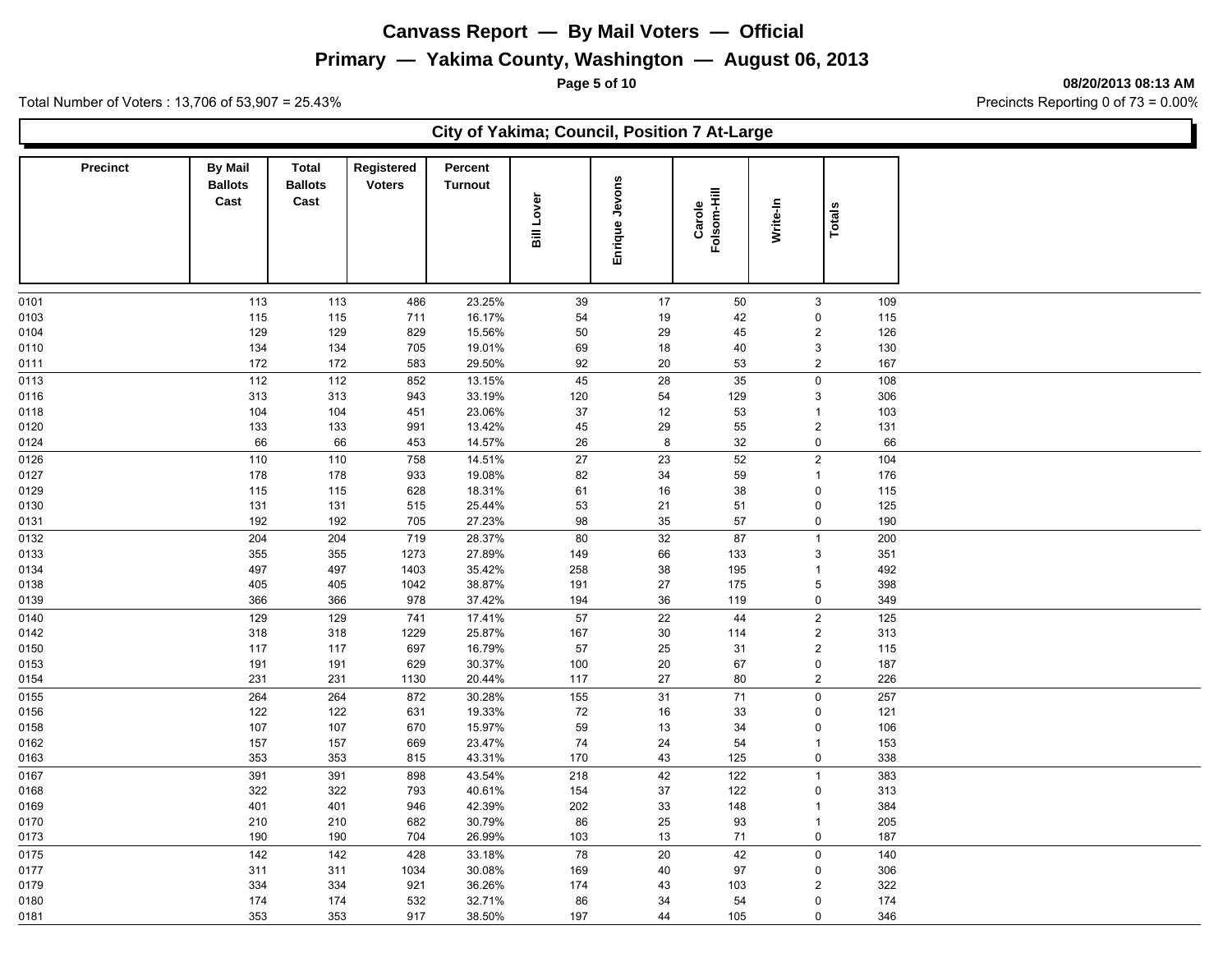#### **Primary — Yakima County, Washington — August 06, 2013**

**Page 6 of 10 08/20/2013 08:13 AM**

Total Number of Voters : 13,706 of 53,907 = 25.43% Precincts Reporting 0 of 73 = 0.00%

#### **City of Yakima; Council, Position 7 At-Large**

| <b>Precinct</b> | <b>By Mail</b><br><b>Ballots</b><br>Cast | <b>Total</b><br><b>Ballots</b><br>Cast | Registered<br><b>Voters</b> | Percent<br>Turnout | ō<br>⋗<br>o<br>$\overline{a}$ | ೡ<br>∍<br>٩U<br>inrig<br>面 | 투<br>$\frac{e}{\sigma}$<br>న్<br>۰<br><b>in</b><br>ن<br>ᄒ<br>Lī. | ≞<br>Write- | <b>Totals</b> |
|-----------------|------------------------------------------|----------------------------------------|-----------------------------|--------------------|-------------------------------|----------------------------|------------------------------------------------------------------|-------------|---------------|
| 0182            | 429                                      | 429                                    | 1254                        | 34.21%             | 234                           | 43                         | 137                                                              | 5           | 419           |
| 0183            | 236                                      | 236                                    | 683                         | 34.55%             | 112                           | 31                         | 82                                                               |             | 226           |
| 0184            | 203                                      | 203                                    | 926                         | 21.92%             | 115                           | 12                         | 70                                                               |             | 198           |
| 0185            | 255                                      | 255                                    | 857                         | 29.75%             | 118                           | 37                         | 93                                                               | $\Omega$    | 248           |
| 0186            | 349                                      | 349                                    | 1406                        | 24.82%             | 198                           | 36                         | 106                                                              | 3           | 343           |
| 0187            | 240                                      | 240                                    | 801                         | 29.96%             | 121                           | 45                         | 66                                                               |             | 233           |
| 0188            | 287                                      | 287                                    | 1012                        | 28.36%             | 159                           | 32                         | 82                                                               |             | 274           |
| 0189            | 196                                      | 196                                    | 663                         | 29.56%             | 102                           | 33                         | 55                                                               | 0           | 190           |
| 0190            | 156                                      | 156                                    | 528                         | 29.55%             | 93                            | 25                         | 33                                                               | $\mathbf 0$ | 151           |
| Provisional     | 0                                        | 0                                      | 0                           | 00.00%             | $\mathbf 0$                   |                            | $\Omega$                                                         | 0           | 0             |
| <b>Totals</b>   | 11112                                    | 11112                                  | 40026                       |                    | 5517                          | 1438                       | 3834                                                             | 55          | 10844         |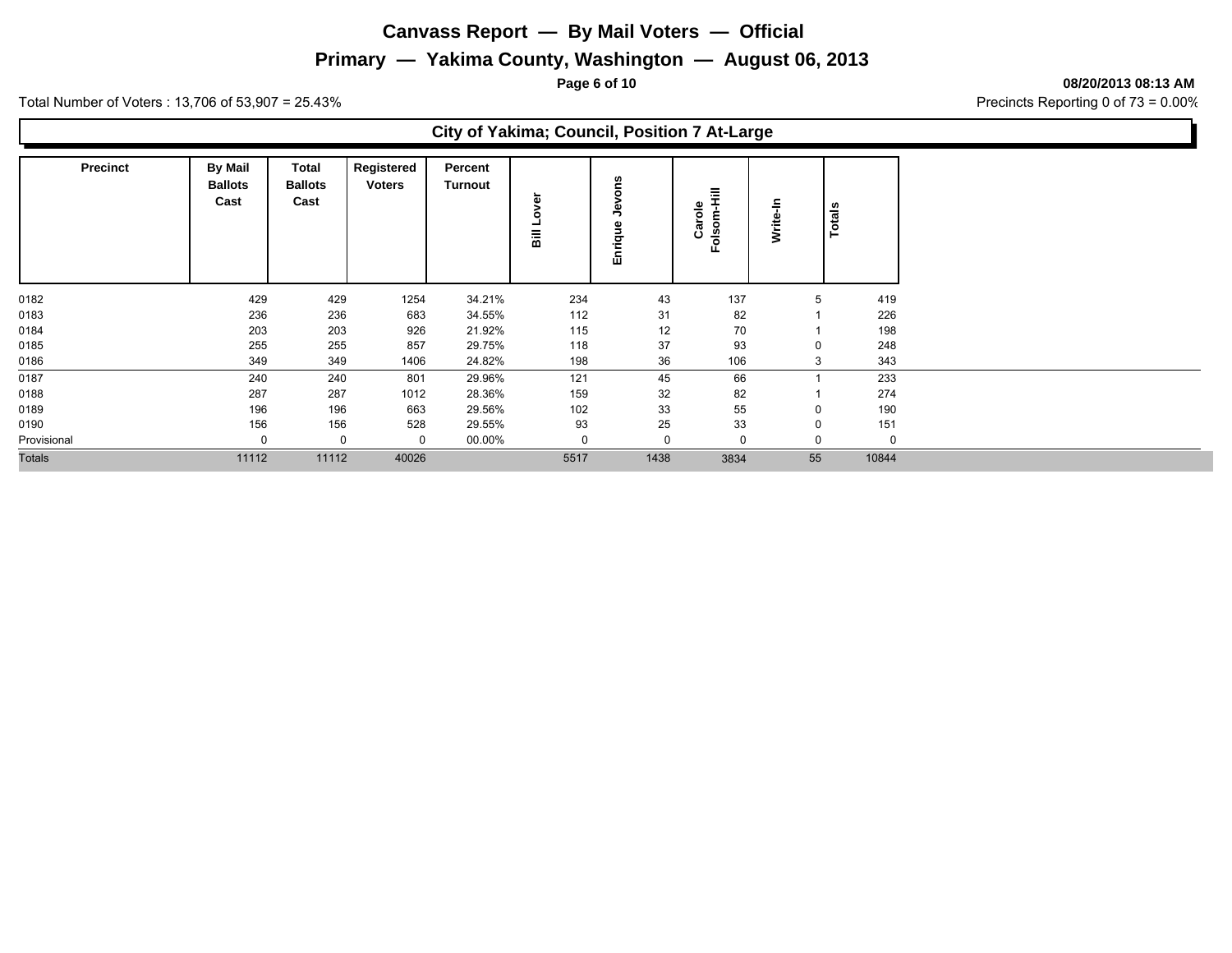#### **Primary — Yakima County, Washington — August 06, 2013**

**Page 7 of 10 08/20/2013 08:13 AM**

Total Number of Voters : 13,706 of 53,907 = 25.43% Precincts Reporting 0 of 73 = 0.00%

**City of Yakima Proposition No. 1 Amendment to Charter**

| <b>Precinct</b> | <b>By Mail</b><br><b>Ballots</b><br>Cast | <b>Total</b><br><b>Ballots</b><br>Cast | Registered<br><b>Voters</b> | Percent<br><b>Turnout</b> | Yes | $\hat{\mathbf{z}}$ |        |
|-----------------|------------------------------------------|----------------------------------------|-----------------------------|---------------------------|-----|--------------------|--------|
|                 |                                          |                                        |                             |                           |     |                    | Totals |
| 0101            | 113                                      | 113                                    | 486                         | 23.25%                    | 72  | 36                 | 108    |
| 0103            | 115                                      | 115                                    | 711                         | 16.17%                    | 76  | 35                 | 111    |
| 0104            | 129                                      | 129                                    | 829                         | 15.56%                    | 82  | 45                 | 127    |
| 0110            | 134                                      | 134                                    | 705                         | 19.01%                    | 102 | 30                 | 132    |
| 0111            | 172                                      | 172                                    | 583                         | 29.50%                    | 128 | 40                 | 168    |
| 0113            | 112                                      | 112                                    | 852                         | 13.15%                    | 63  | 47                 | 110    |
| 0116            | 313                                      | 313                                    | 943                         | 33.19%                    | 219 | 85                 | 304    |
| 0118            | 104                                      | 104                                    | 451                         | 23.06%                    | 69  | 31                 | 100    |
| 0120            | 133                                      | 133                                    | 991                         | 13.42%                    | 77  | 47                 | 124    |
| 0124            | 66                                       | 66                                     | 453                         | 14.57%                    | 44  | 19                 | 63     |
| 0126            | 110                                      |                                        | 758                         |                           | 81  | 26                 | 107    |
|                 |                                          | 110                                    |                             | 14.51%                    |     |                    |        |
| 0127            | 178                                      | 178                                    | 933                         | 19.08%                    | 114 | 58                 | 172    |
| 0129            | 115                                      | 115                                    | 628                         | 18.31%                    | 82  | 31                 | 113    |
| 0130            | 131                                      | 131                                    | 515                         | 25.44%                    | 93  | 37                 | 130    |
| 0131            | 192                                      | 192                                    | 705                         | 27.23%                    | 137 | 52                 | 189    |
| 0132            | 204                                      | 204                                    | 719                         | 28.37%                    | 155 | 46                 | 201    |
| 0133            | 355                                      | 355                                    | 1273                        | 27.89%                    | 244 | 100                | 344    |
| 0134            | 497                                      | 497                                    | 1403                        | 35.42%                    | 365 | 116                | 481    |
| 0138            | 405                                      | 405                                    | 1042                        | 38.87%                    | 289 | 94                 | 383    |
| 0139            | 366                                      | 366                                    | 978                         | 37.42%                    | 262 | 84                 | 346    |
| 0140            | 129                                      | 129                                    | 741                         | 17.41%                    | 76  | 44                 | 120    |
| 0142            | 318                                      | 318                                    | 1229                        | 25.87%                    | 209 | 100                | 309    |
| 0150            | 117                                      | 117                                    | 697                         | 16.79%                    | 82  | 33                 | 115    |
| 0153            | 191                                      | 191                                    | 629                         | 30.37%                    | 132 | 56                 | 188    |
| 0154            | 231                                      | 231                                    | 1130                        | 20.44%                    | 159 | 58                 | 217    |
| 0155            | 264                                      | 264                                    | 872                         | 30.28%                    | 200 | 58                 | 258    |
| 0156            | 122                                      | 122                                    | 631                         | 19.33%                    | 84  | 35                 | 119    |
| 0158            | 107                                      | 107                                    | 670                         | 15.97%                    | 61  | 44                 | 105    |
|                 | 157                                      | 157                                    | 669                         | 23.47%                    | 100 | 54                 | 154    |
| 0162            | 353                                      | 353                                    | 815                         | 43.31%                    | 268 | 74                 | 342    |
| 0163            |                                          |                                        |                             |                           |     |                    |        |
| 0167            | 391                                      | 391                                    | 898                         | 43.54%                    | 280 | 96                 | 376    |
| 0168            | 322                                      | 322                                    | 793                         | 40.61%                    | 243 | 74                 | 317    |
| 0169            | 401                                      | 401                                    | 946                         | 42.39%                    | 285 | 96                 | 381    |
| 0170            | 210                                      | 210                                    | 682                         | 30.79%                    | 138 | 61                 | 199    |
| 0173            | 190                                      | 190                                    | 704                         | 26.99%                    | 141 | 44                 | 185    |
| 0175            | 142                                      | 142                                    | 428                         | 33.18%                    | 109 | $30\,$             | 139    |
| 0177            | 311                                      | 311                                    | 1034                        | 30.08%                    | 220 | 79                 | 299    |
| 0179            | 334                                      | 334                                    | 921                         | 36.26%                    | 244 | 75                 | 319    |
| 0180            | 174                                      | 174                                    | 532                         | 32.71%                    | 123 | 49                 | 172    |
| 0181            | 353                                      | 353                                    | 917                         | 38.50%                    | 241 | 98                 | 339    |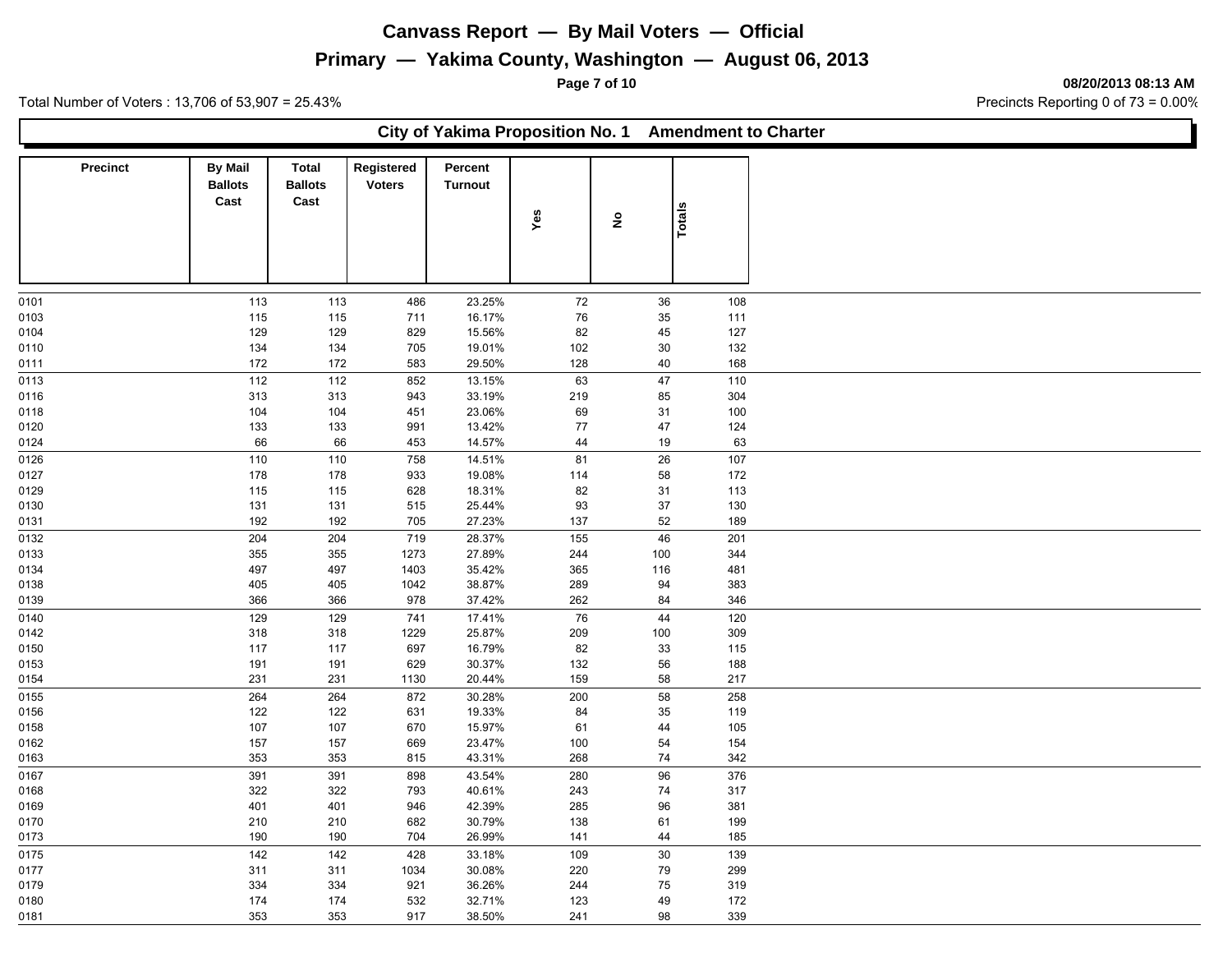#### **Primary — Yakima County, Washington — August 06, 2013**

**Page 8 of 10 08/20/2013 08:13 AM**

Total Number of Voters : 13,706 of 53,907 = 25.43% Precincts Reporting 0 of 73 = 0.00%

#### **City of Yakima Proposition No. 1 Amendment to Charter**

| <b>Precinct</b> | <b>By Mail</b><br><b>Ballots</b><br>Cast | Total<br><b>Ballots</b><br>Cast | Registered<br><b>Voters</b> | Percent<br>Turnout | Yes         | ۽        | <b>Totals</b> |
|-----------------|------------------------------------------|---------------------------------|-----------------------------|--------------------|-------------|----------|---------------|
|                 | 429                                      |                                 |                             |                    |             | 115      | 418           |
| 0182<br>0183    | 236                                      | 429<br>236                      | 1254<br>683                 | 34.21%<br>34.55%   | 303<br>167  | 57       | 224           |
| 0184            | 203                                      | 203                             | 926                         | 21.92%             | 139         | 60       | 199           |
| 0185            | 255                                      | 255                             | 857                         | 29.75%             | 170         | 79       | 249           |
| 0186            | 349                                      | 349                             | 1406                        | 24.82%             | 245         | 95       | 340           |
| 0187            | 240                                      | 240                             | 801                         | 29.96%             | 163         | 68       | 231           |
| 0188            | 287                                      | 287                             | 1012                        | 28.36%             | 192         | 87       | 279           |
| 0189            | 196                                      | 196                             | 663                         | 29.56%             | 150         | 43       | 193           |
| 0190            | 156                                      | 156                             | 528                         | 29.55%             | 103         | 46       | 149           |
| Provisional     | $\mathbf 0$                              | 0                               | 0                           | 00.00%             | $\mathbf 0$ | $\Omega$ | $\mathbf 0$   |
| <b>Totals</b>   | 11112                                    | 11112                           | 40026                       |                    | 7781        | 2967     | 10748         |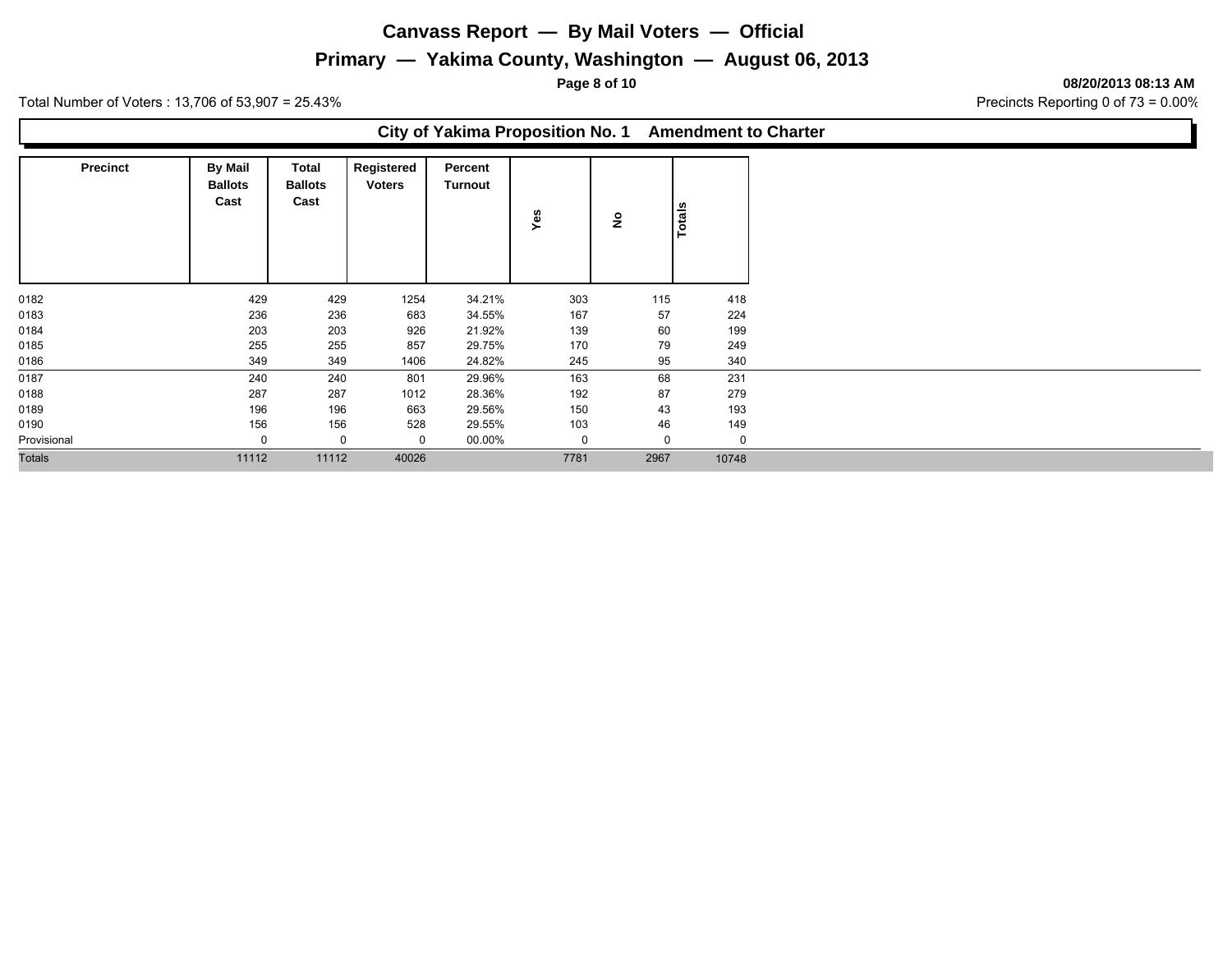#### **Primary — Yakima County, Washington — August 06, 2013**

**Page 9 of 10 08/20/2013 08:13 AM**

Total Number of Voters : 13,706 of 53,907 = 25.43% Precincts Reporting 0 of 73 = 0.00%

#### **Toppenish School District No. 202; Director, District 3**

| <b>Precinct</b> | <b>By Mail</b><br><b>Ballots</b><br>Cast | Total<br><b>Ballots</b><br>Cast | Registered<br><b>Voters</b> | Percent<br>Turnout | ers<br>Richard<br>ommo | ത<br>∝<br><u>ក</u> | Vela<br>ಸ<br>Γā<br>ಾ<br>Auro<br>အိ | ⋧            | otals<br>۴  |
|-----------------|------------------------------------------|---------------------------------|-----------------------------|--------------------|------------------------|--------------------|------------------------------------|--------------|-------------|
| 2101            | 242                                      | 242                             | 1366                        | 17.72%             | 131                    | 52                 | 56                                 | 2            | 241         |
| 2103            | 150                                      | 150                             | 1293                        | 11.60%             | 83                     | 25                 | 40                                 |              | 149         |
| 2701            | $\star$                                  | $\star$                         | 29                          | 20.69%             | $\star$                | $\star$            | $\star$                            | $\star$      | $\star$     |
| 3103            | 88                                       | 88                              | 636                         | 13.84%             | 58                     | 12                 | 18                                 | 0            | 88          |
| 3104            | 121                                      | 121                             | 673                         | 17.98%             | 87                     | 10                 | 24                                 | 0            | 121         |
| 3309            | 125                                      | 125                             | 751                         | 16.64%             | 76                     | 22                 | 27                                 | 0            | 125         |
| Provisional     | 0                                        | $\Omega$                        | 0                           | 00.00%             |                        | $\Omega$           |                                    | 0            | $\mathbf 0$ |
| <b>Totals</b>   | 732                                      | 732                             | 4748                        |                    | 441                    | 121                | 165                                | $\mathbf{3}$ | 730         |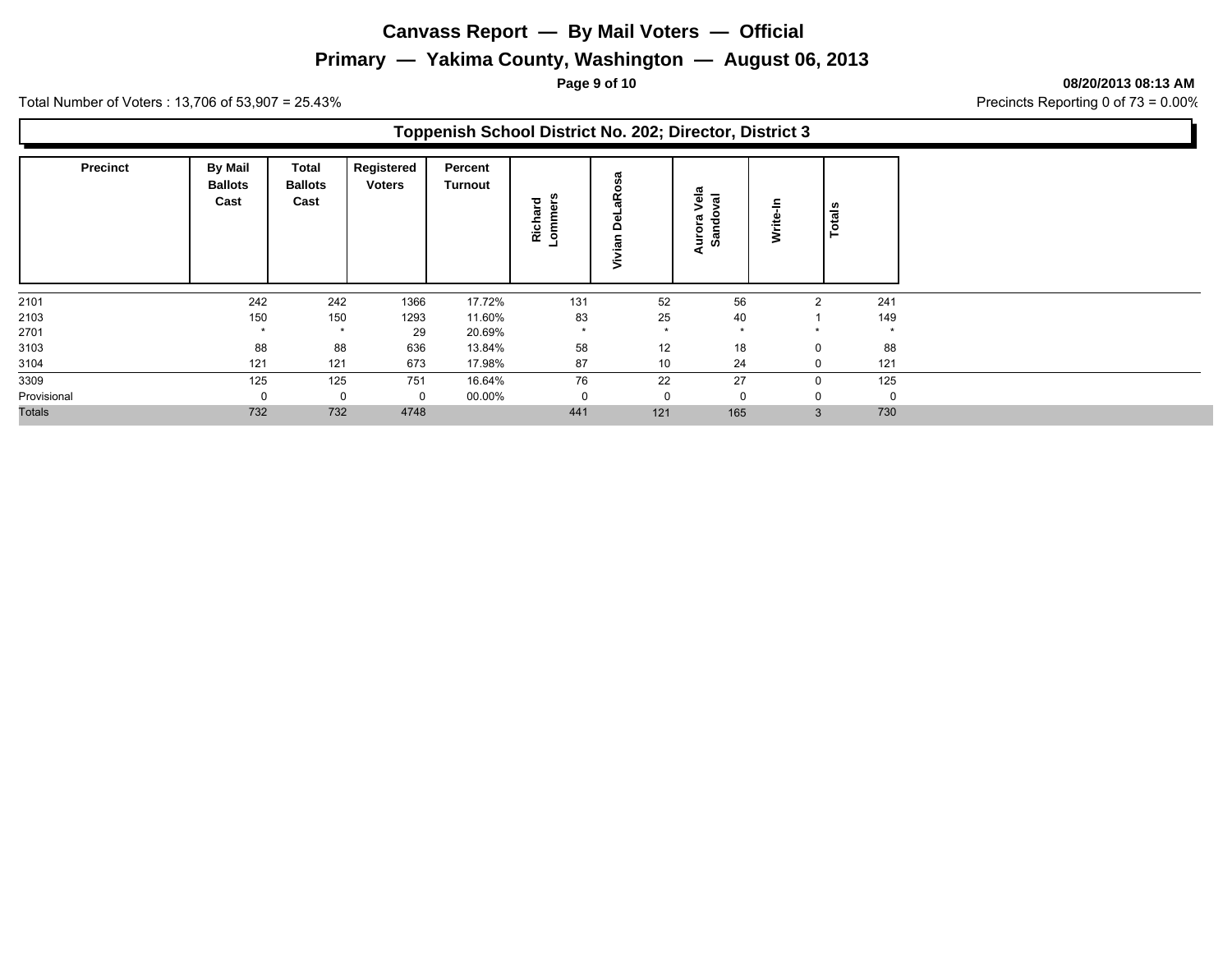#### **Primary — Yakima County, Washington — August 06, 2013**

**Page 10 of 10 08/20/2013 08:13 AM**

Total Number of Voters : 13,706 of 53,907 = 25.43% Precincts Reporting 0 of 73 = 0.00%

#### **Fire Protection District No. 2; Commissioner, Position 2**

| <b>Precinct</b> | <b>By Mail</b><br><b>Ballots</b><br>Cast | Total<br><b>Ballots</b><br>Cast | Registered<br><b>Voters</b> | Percent<br>Turnout | Johnson<br>Ron | Reed<br>ပ<br>Rex | Pendleton<br>Ken | Write-In | Totals      |
|-----------------|------------------------------------------|---------------------------------|-----------------------------|--------------------|----------------|------------------|------------------|----------|-------------|
| 3306            | 75                                       | 75                              | 404                         | 18.56%             | 24             | 13               | 37               |          | 75          |
| 3901            | 165                                      | 165                             | 940                         | 17.55%             | 53             | 27               | 85               | 0        | 165         |
| 3903            | 306                                      | 306                             | 1406                        | 21.76%             | 67             | 79               | 154              | 6        | 306         |
| 4102            | 12                                       | 12                              | 75                          | 16.00%             | 5              | -1               | 6                | 0        | 12          |
| 4108            | 135                                      | 135                             | 514                         | 26.26%             | 29             | 18               | 85               | 3        | 135         |
| 4112            | 270                                      | 270                             | 1122                        | 24.06%             | 66             | 41               | 163              | 0        | 270         |
| 4115            | 66                                       | 66                              | 248                         | 26.61%             | 31             | 18               | 14               | 0        | 63          |
| 4402            | 103                                      | 103                             | 520                         | 19.81%             | 35             | 23               | 42               | 3        | 103         |
| 4602            | 89                                       | 89                              | 433                         | 20.55%             | 23             | 28               | 38               | 0        | 89          |
| 4603            | 154                                      | 154                             | 808                         | 19.06%             | 48             | 29               | 74               | 3        | 154         |
| 4604            | 66                                       | 66                              | 338                         | 19.53%             | 13             | 17               | 36               | 0        | 66          |
| 4605            | $\star$                                  | $\star$                         | 12                          | 33.33%             | $\star$        | $\star$          | $\star$          | $\star$  | $\star$     |
| 4608            | 69                                       | 69                              | 245                         | 28.16%             | 25             | 14               | 30               | 0        | 69          |
| 4625            | $\star$                                  | $\star$                         | 10                          | 10.00%             | $\star$        | $\star$          | $\star$          | $\star$  | $\star$     |
| 5016            | 53                                       | 53                              | 345                         | 15.36%             | 26             | 14               | 13               | 0        | 53          |
| Provisional     | 0                                        | $\mathbf 0$                     | $\mathbf 0$                 | 00.00%             | 0              | $\mathbf 0$      | $\mathbf 0$      | 0        | $\mathbf 0$ |
| <b>Totals</b>   | 1568                                     | 1568                            | 7420                        |                    | 446            | 322              | 781              | 16       | 1565        |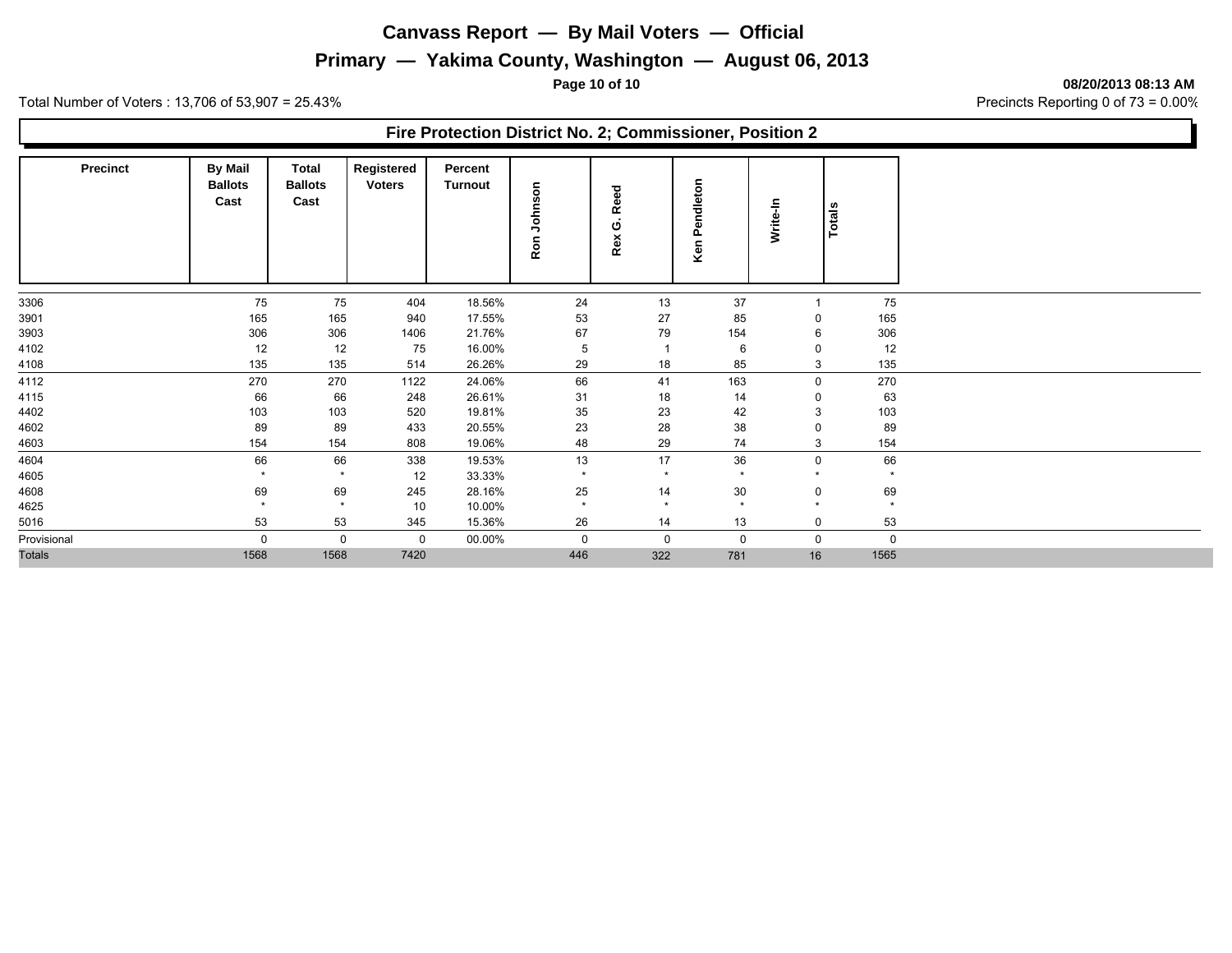#### **Unresolved Write-Ins — Official**

**Primary — Yakima County, Washington — August 06,2013**

**Page 1 of 6**

Total Number of Voters : 13,706 of 53,907 = 25.43%

| <b>Contest Title</b>                                | <b>Unresolved Write-In Names</b> | <b>Number of Votes</b> |
|-----------------------------------------------------|----------------------------------|------------------------|
| City of Sunnyside; Council, District 3              |                                  |                        |
|                                                     | Kenneth Slinnett                 |                        |
| <b>Total Unresolved Write-In Names for Contest:</b> |                                  |                        |
|                                                     | Total number of votes:           |                        |

**08/20/2013 08:15 AM**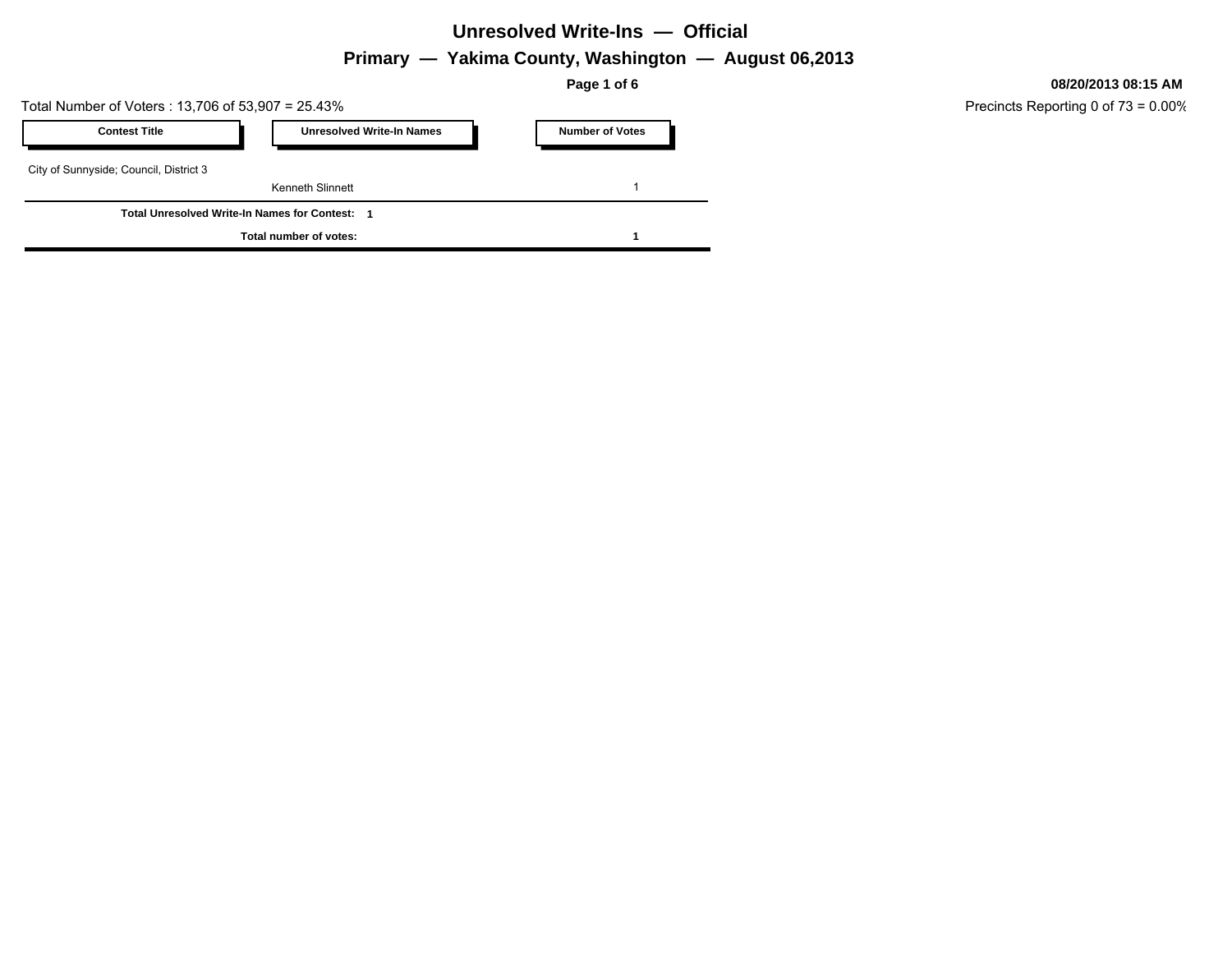# **Primary — Yakima County, Washington — August 06,2013 Unresolved Write-Ins — Official**

**Page 2 of 6**

#### **08/20/2013 08:15 AM**

Precincts Reporting 0 of 73 = 0.00%

Total Number of Voters : 13,706 of 53,907 = 25.43%

# **Contest Title Number of Votes Number of Votes** City of Yakima; Council, Position 5 At-Larg

| ge |                       |    |                |
|----|-----------------------|----|----------------|
|    | Allen Fearon          |    | 1              |
|    | <b>Bill Neufeld</b>   |    | 1              |
|    | <b>Bob Brown</b>      |    | 1              |
|    | Brian J. Carlson      |    | 1              |
|    | Christopher J. Patten |    | 1              |
|    | Cory McQuerry         |    | 1              |
|    | Dave Waters           |    | 1              |
|    | David Eagleman        |    | 1              |
|    | David Hawkins         |    | 1              |
|    | David Lamm            |    | 1              |
|    | Debra Maas            |    | 1              |
|    | Diane Hehir           |    | $\overline{2}$ |
|    | Don Hinman            |    | 1              |
|    | James Brown           |    | 1              |
|    | James E Brown         |    | 1              |
|    | Jane Phillips         |    | 1              |
|    | Jared A. Boswell      |    | 1              |
|    | Jared Bower           |    | 1              |
|    | Jim Eyeman            |    | 1              |
|    | John Klingele         |    | $\mathbf{1}$   |
|    | Jon Devaney           |    | 1              |
|    | Julie Dueis           |    | 1              |
|    | Kathy Blachcy         |    | 1              |
|    | Leslie C. Benoit      |    | 1              |
|    | Lynn Buchaman         |    | 1              |
|    | Lynn Buchanan         |    | $\mathbf{1}$   |
|    | Mai Hoang             |    | $\mathbf{1}$   |
|    | Mavuro Gonzalez       |    | $\mathbf{1}$   |
|    | Michael Blake         |    | $\mathbf{1}$   |
|    | Mike Bastinelli       |    | $\mathbf{1}$   |
|    | Mike Blake            |    | 1              |
|    | Mike Dickey           |    | $\mathbf{1}$   |
|    | Milton Brown          |    | $\mathbf{1}$   |
|    | Mr. Meyer             |    | $\mathbf{1}$   |
|    | No Name               | 24 |                |
|    | Nola Aichele          |    | $\mathbf{1}$   |
|    | P. Sotelo             |    | 1              |
|    | Randall Leofsky       |    | 1              |
|    | Richard Malvaney      |    | $\mathbf{1}$   |
|    | <b>Richard Smith</b>  |    | 1              |
|    | Robert Sorensen       |    | 1              |
|    | Sonia Rodriguez True  |    | 1              |
|    | Susan R. Kalbrener    |    | 1              |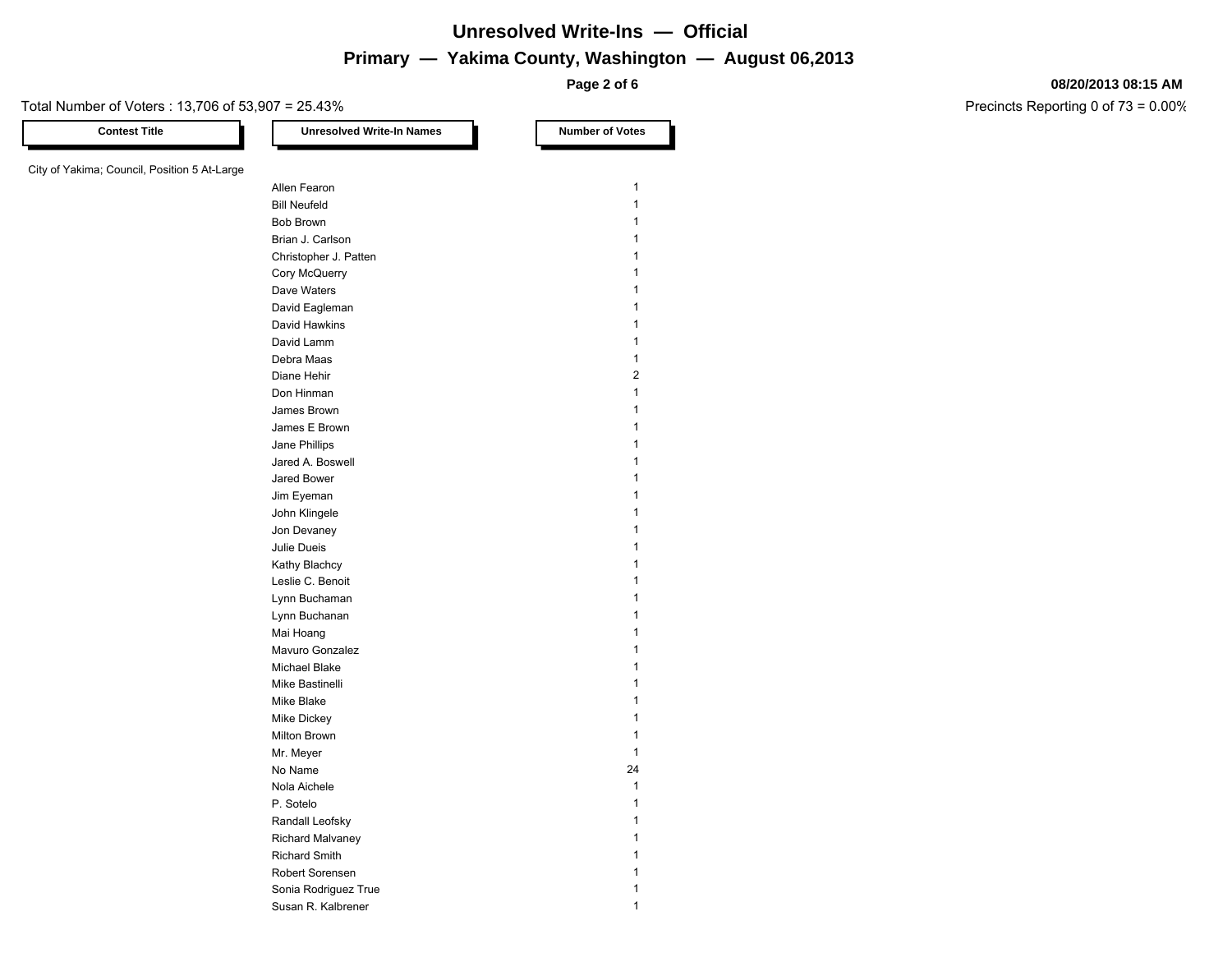# **Primary — Yakima County, Washington — August 06,2013 Unresolved Write-Ins — Official**

**Page 3 of 6**

#### Total Number of Voters : 13,706 of 53,907 = 25.43%

| <b>Contest Title</b>                            | <b>Unresolved Write-In Names</b> | <b>Number of Votes</b> |
|-------------------------------------------------|----------------------------------|------------------------|
| City of Yakima; Council, Position 5 At-Large    |                                  | Continued              |
|                                                 | Susan Whitman                    |                        |
|                                                 | Thomas S. Monson                 |                        |
|                                                 | Tim Eyman                        |                        |
|                                                 | <b>Timothy Conroy</b>            |                        |
|                                                 | <b>Timothy Switzer</b>           |                        |
|                                                 | Tony Potratz - Tieton            |                        |
|                                                 | Tony Sloan                       | 2                      |
| Total Unresolved Write-In Names for Contest: 50 |                                  |                        |
| Total number of votes:                          | 75                               |                        |

#### **08/20/2013 08:15 AM**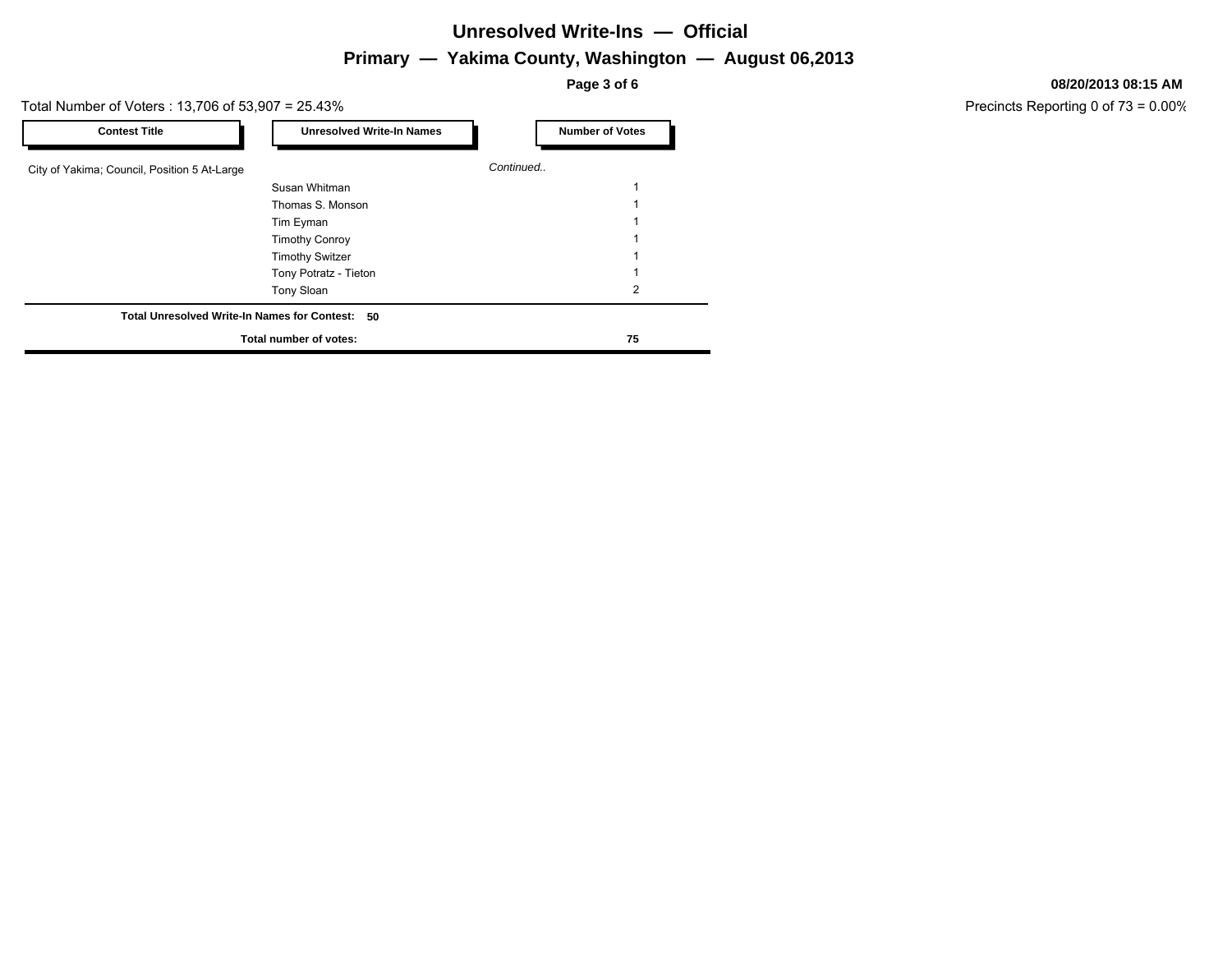# **Primary — Yakima County, Washington — August 06,2013 Unresolved Write-Ins — Official**

**Page 4 of 6**

#### **08/20/2013 08:15 AM**

Precincts Reporting 0 of 73 = 0.00%

Total Number of Voters : 13,706 of 53,907 = 25.43%

| <b>Contest Title</b>                         |  |
|----------------------------------------------|--|
| City of Yakima; Council, Position 7 At-Large |  |
|                                              |  |
|                                              |  |
|                                              |  |

| City of Yakima; Council, Position 7 At-Large |                                                 |                |
|----------------------------------------------|-------------------------------------------------|----------------|
|                                              | Anabelia Valdez                                 | 1              |
|                                              | Anthony Williams                                | 1              |
|                                              | <b>Bill Neufeld</b>                             | 1              |
|                                              | <b>Bruce Smith</b>                              | 1              |
|                                              | Chris Thorn                                     | $\overline{2}$ |
|                                              | Christopher J. Patten                           | $\mathbf{1}$   |
|                                              | Clarence Gopher                                 | 1              |
|                                              | Crispen Willmarth                               | 1              |
|                                              | Dan Williams                                    | 1              |
|                                              | David Hargreaves                                |                |
|                                              | Debra Maas                                      | 1              |
|                                              | Gwendo Lyn Harrison                             | 1              |
|                                              | John Wey                                        | 2              |
|                                              | Ken Leingang                                    | 1              |
|                                              | Leotta Williams                                 | 1              |
|                                              | Leslie J. Lucas                                 | 1              |
|                                              | Lynn Buchaman                                   | 1              |
|                                              | Mavro Gonzalez                                  | 1              |
|                                              | Michael Mitchell                                | 1              |
|                                              | Michael Pecheos                                 | 1              |
|                                              | No Name                                         | 23             |
|                                              | Sally Lorenz-Reeves                             | 1              |
|                                              | Sam McQuerry                                    | 1              |
|                                              | Stephen Hovanes                                 | 1              |
|                                              | Susan R. Kalbrener                              | 1              |
|                                              | Tim Eyeman                                      |                |
|                                              | Tim Eyman                                       | 1              |
|                                              | <b>Timothy Conroy</b>                           | 1              |
|                                              | Tom Jones                                       | 1              |
|                                              | <b>Toney Williams</b>                           | 1              |
|                                              | Valerie Knott                                   | 1              |
|                                              | Total Unresolved Write-In Names for Contest: 31 |                |
|                                              | Total number of votes:                          | 55             |

Unresolved Write-In Names **Number of Votes**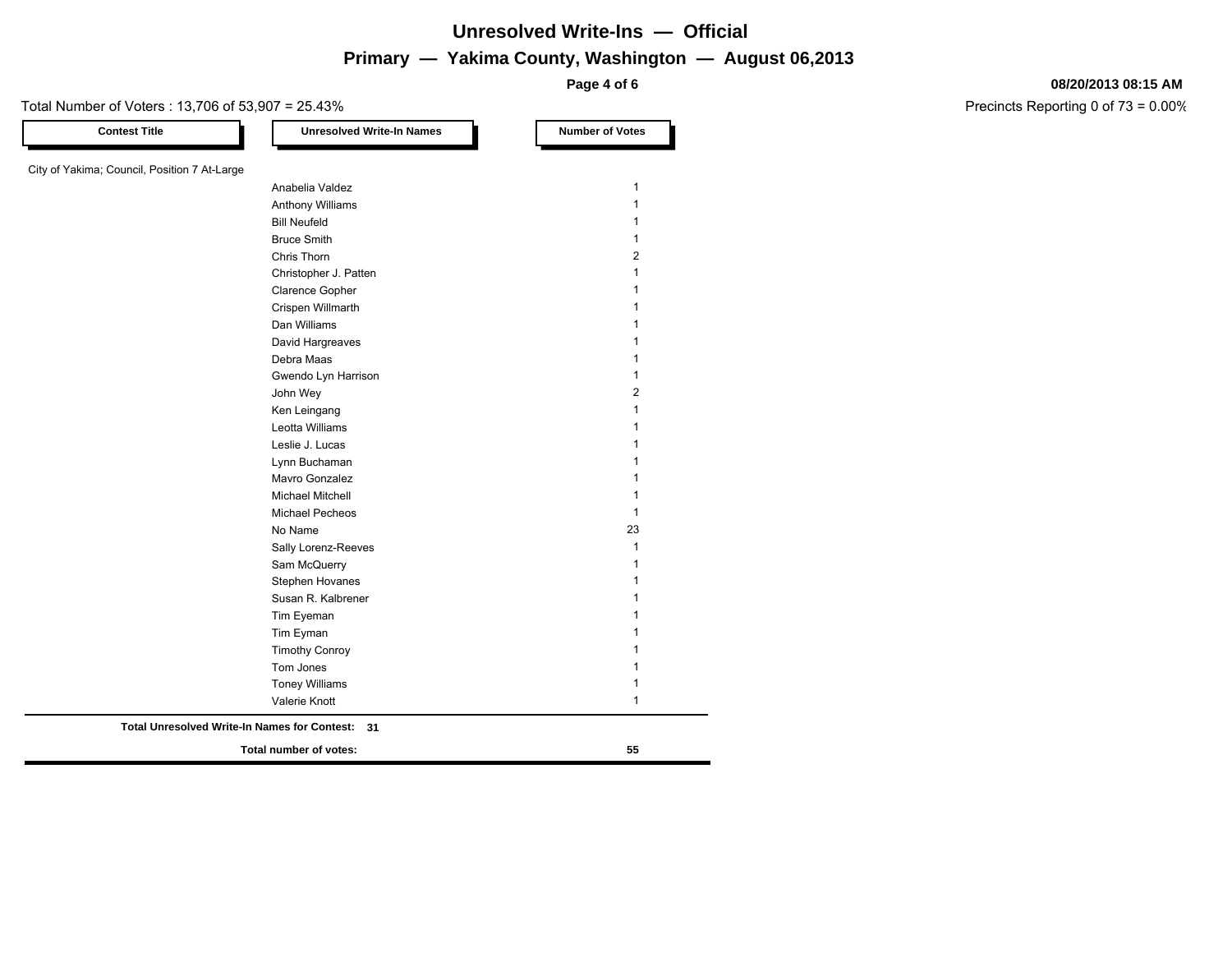#### **Unresolved Write-Ins — Official**

### **Primary — Yakima County, Washington — August 06,2013**

**Page 5 of 6**

Total Number of Voters : 13,706 of 53,907 = 25.43%

| <b>Contest Title</b>                                    | <b>Unresolved Write-In Names</b>               | <b>Number of Votes</b> |
|---------------------------------------------------------|------------------------------------------------|------------------------|
| Toppenish School District No. 202; Director, District 3 |                                                |                        |
|                                                         | No Name                                        |                        |
|                                                         | <b>Shawn Meyers</b>                            |                        |
|                                                         | Shawn Myers                                    |                        |
|                                                         | Total Unresolved Write-In Names for Contest: 3 |                        |
|                                                         | Total number of votes:                         |                        |

**08/20/2013 08:15 AM**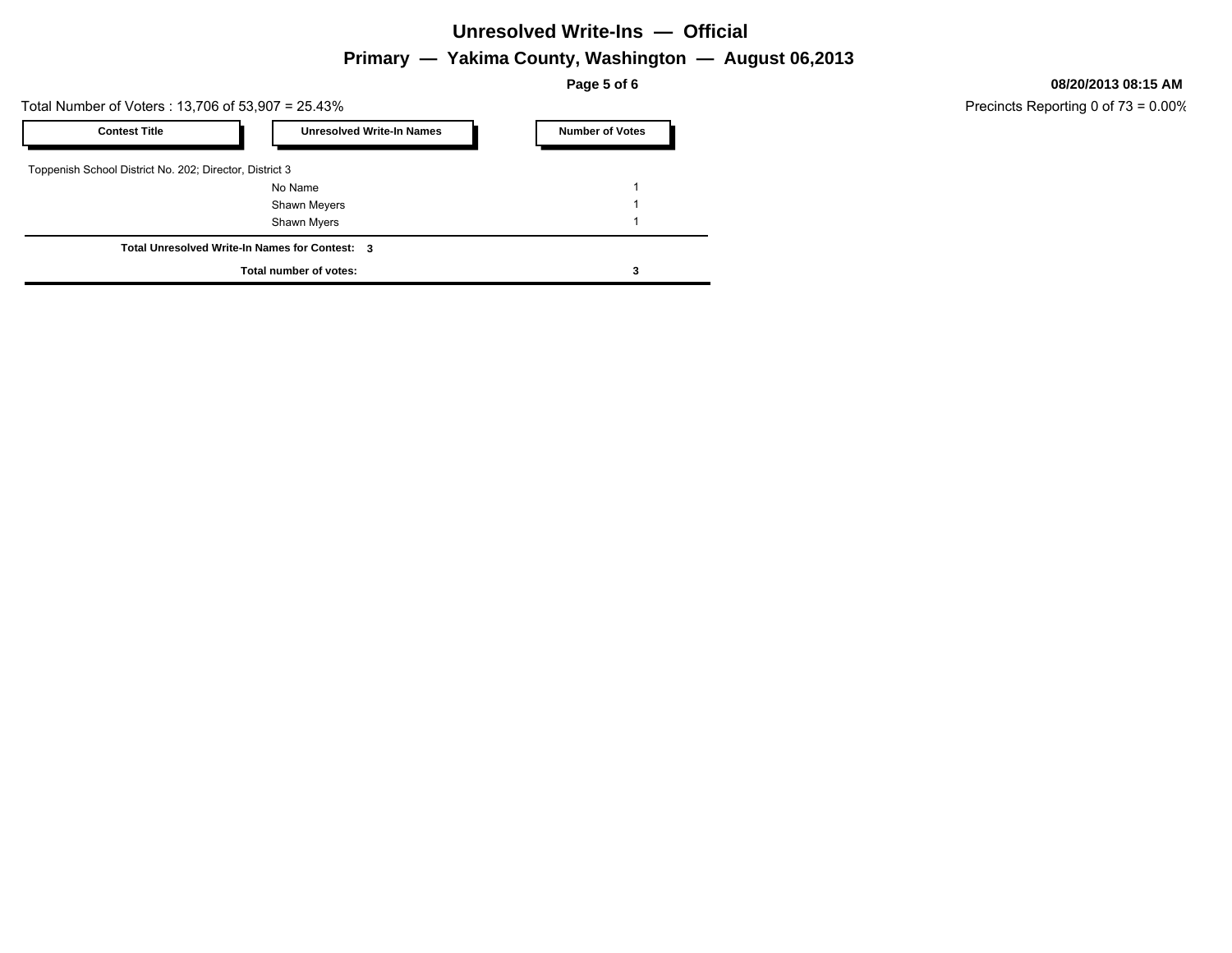#### **Unresolved Write-Ins — Official**

#### **Primary — Yakima County, Washington — August 06,2013**

**Page 6 of 6**

Total Number of Voters : 13,706 of 53,907 = 25.43%

| <b>Contest Title</b>                                     | <b>Unresolved Write-In Names</b>               | <b>Number of Votes</b> |
|----------------------------------------------------------|------------------------------------------------|------------------------|
| Fire Protection District No. 2; Commissioner, Position 2 |                                                |                        |
|                                                          |                                                | 2                      |
|                                                          | <b>Bruce Drollinger</b>                        |                        |
|                                                          | Jim Dixon                                      |                        |
|                                                          | Jose Garcia                                    |                        |
|                                                          | <b>Melvin Allen</b>                            |                        |
|                                                          | No Name                                        | 5                      |
|                                                          | Pat Sponcler                                   | 2                      |
|                                                          | R. J. Spencer                                  | 2                      |
|                                                          | <b>Steve Ruark</b>                             | 2                      |
|                                                          | Total Unresolved Write-In Names for Contest: 8 |                        |
| Total number of votes:                                   | 16                                             |                        |

#### **08/20/2013 08:15 AM**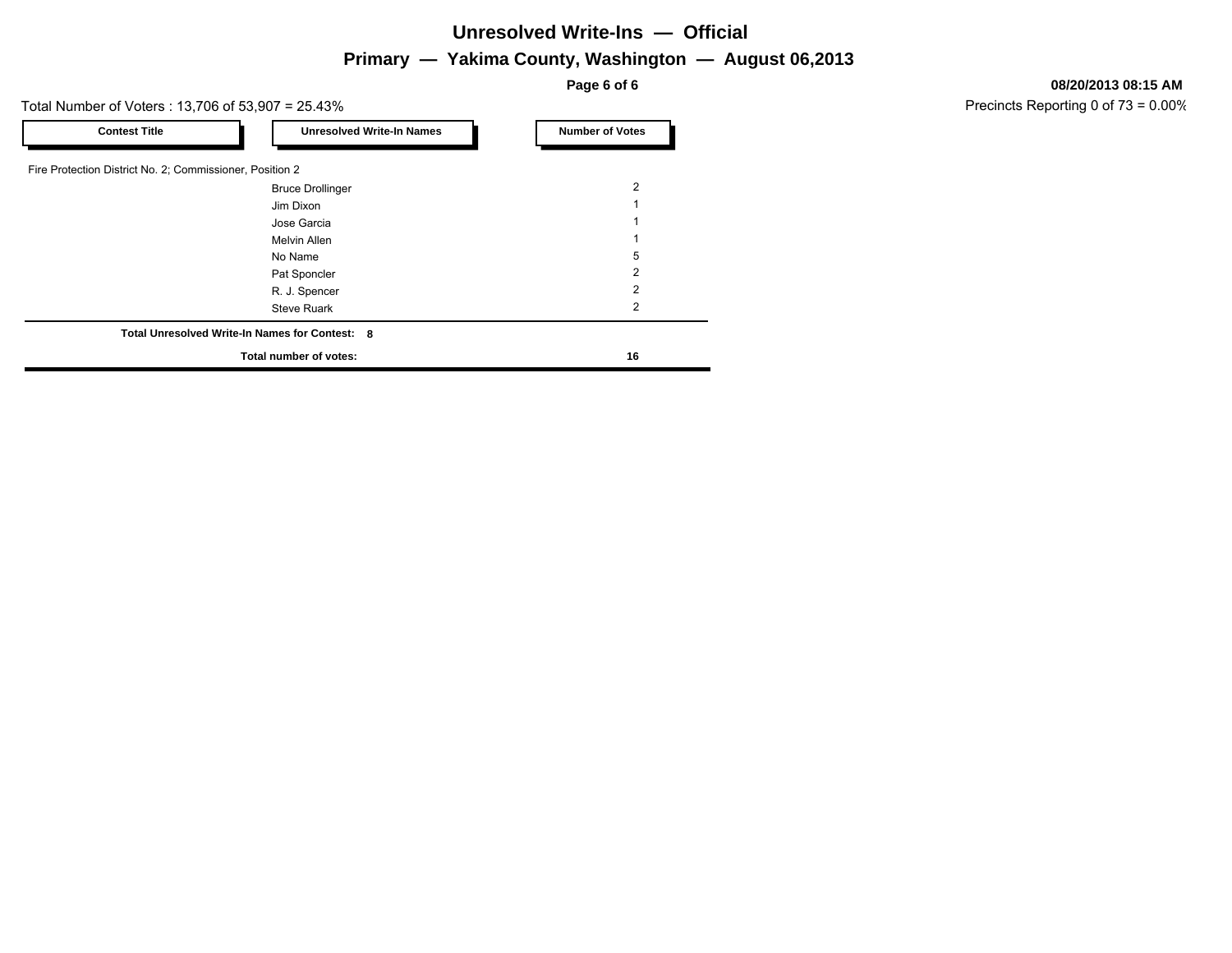# **Oath of Authenticity**

**STATE OF WASHINGTON**  $\mathcal{E}$  $)$  SS. **COUNTY OF YAKIMA**  $\lambda$ 

I solemnly swear that the unofficial returns and supporting documentation of the mandatory manual recount for the City of Sunnyside; Council, District 3 held on August 20, 2013 in Yakima County, State of Washington, are true and correct.

**County Auditor** 

Subscribed and sworn before me this 20<sup>th</sup> day of August, 2013.

**County Legislative Authority (witness)** County Prosecuting Attorney (witness)

# **Certification of the Canvassing Board**

| <b>STATE OF WASHINGTON</b> |         |
|----------------------------|---------|
| <b>COUNTY OF YAKIMA</b>    | $)$ SS. |

The undersigned officers designated by law as constituting the Canvassing Board for the County of Yakima, State of Washington, hereby certify that this is a full, true and correct copy of the Abstract of Votes including the cumulative and precinct results, resulting from the mandatory manual recount of the City of Sunnyside; Council District 3 position from the August 6, 2013 Primary. Such recount was conducted on August 20, 2013.

Witness our hands and official seal this 20th day of August, 2013.

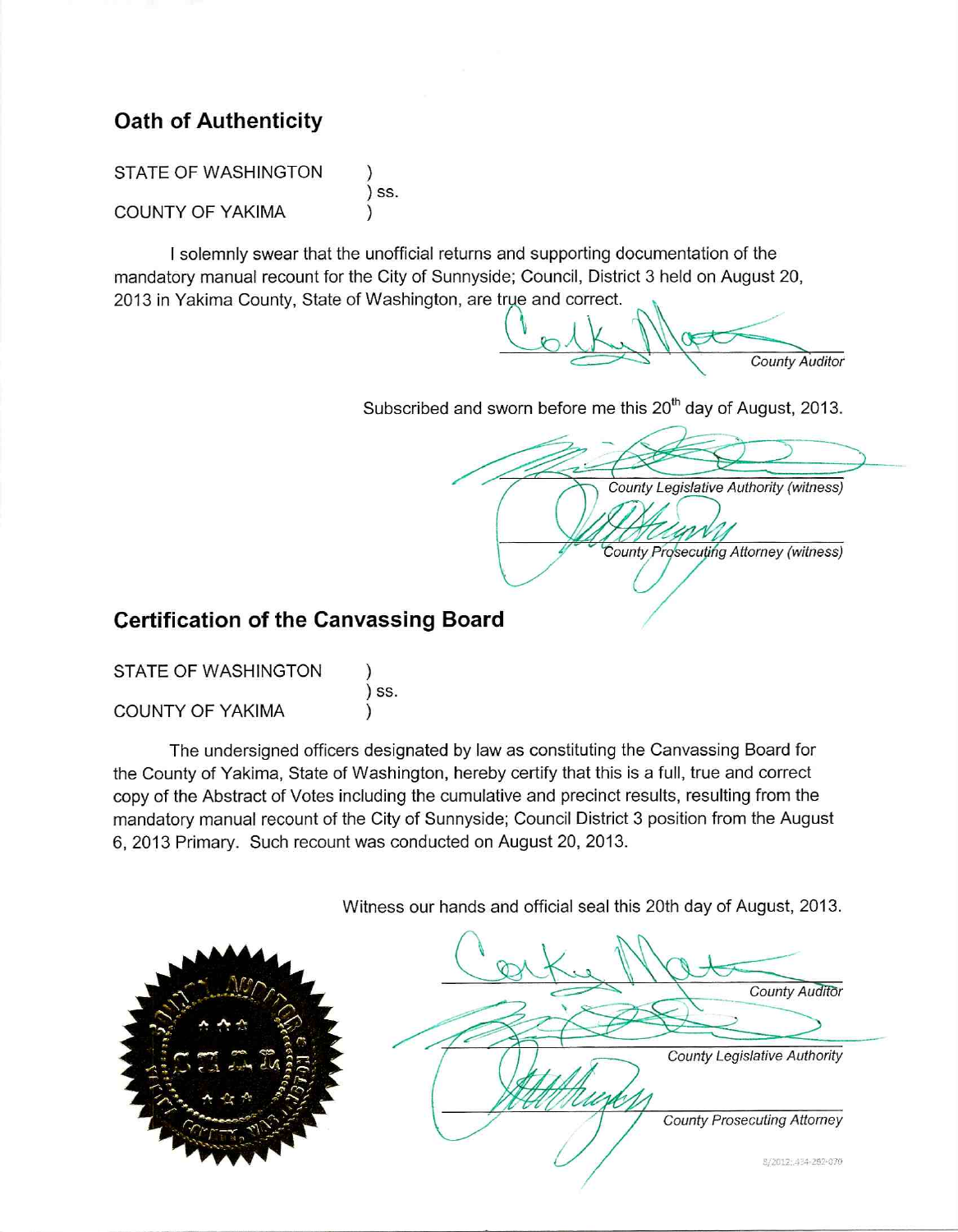Yakima County Elections



Amended cumulative report - manual recount<br>Primary; August 6, 2013

City of Sunnyside<br>Council, District 3

| candidate             | total ballots cast |  |
|-----------------------|--------------------|--|
| Don (Donavon) Vlieger |                    |  |
| Spencer E. Martin     |                    |  |
| Victor Ochoa          |                    |  |
| *Other:               |                    |  |
| Total ballots cast:   |                    |  |

\*Other votes include: Over votes, under votes, and write in votes.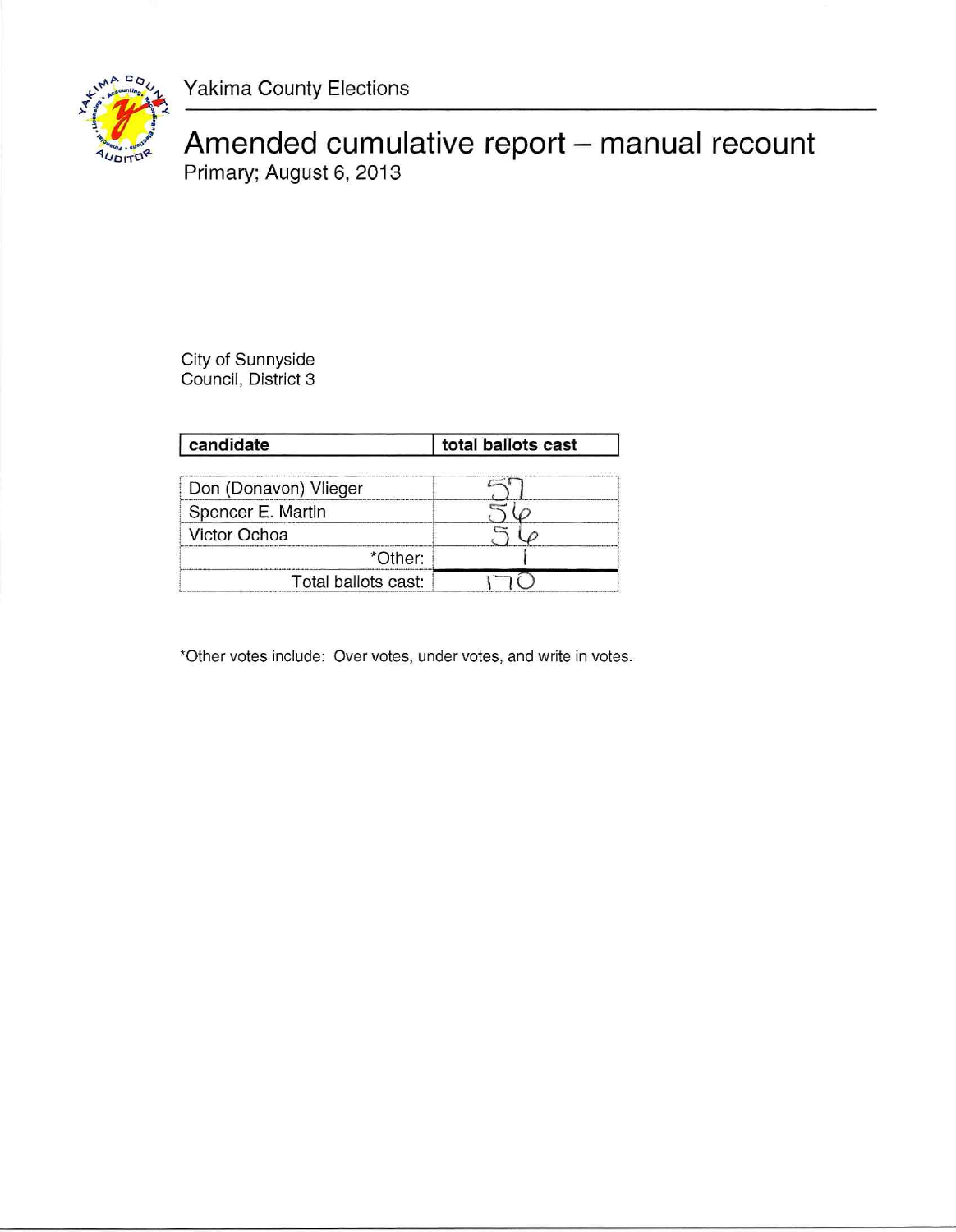Yakima County Elections



# Amended canvass report - manual recount Primary; August 6, 2013





\*Other votes include: Over votes, under votes, and write in votes.